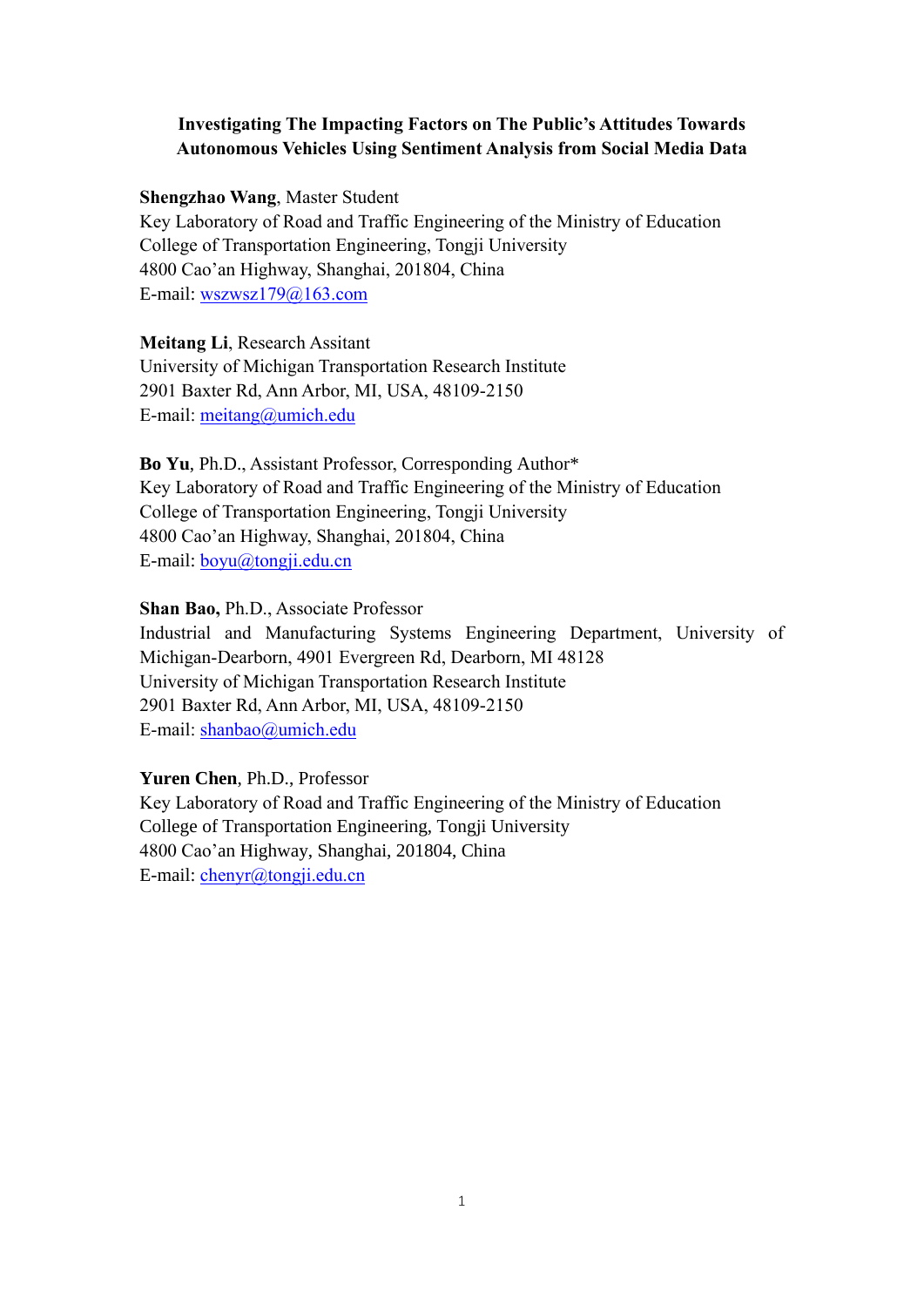## **Abstract**

The public's attitudes play a critical role in the acceptance, purchase, use, and research and development of autonomous vehicles (AVs). To date, the public's attitudes towards AVs were mostly estimated through traditional survey data with high labor costs and a low quantity of samples, which also might be one of the reasons why the influencing factors on the public's attitudes of AVs have not been studied from multiple aspects in a comprehensive way yet. To address the issue, this study aims to propose a method by using large-scale social media data to investigate key factors that affect the public's attitudes and acceptance of AVs. A total of 954,151 Twitter data related to AVs and 53 candidate independent variables from seven categories were extracted using the web scraping method. Then, sentiment analysis was used to measure the public attitudes towards AVs by calculating sentiment scores. Random forests algorithm was employed to preliminarily select candidate independent variables according to their importance, while a linear mixed model was performed to explore the impacting factors considering the unobserved heterogeneities caused by the subjectivity level of tweets. The results showed that the overall attitude of the public on AVs was slightly optimistic. Factors like "drunk", "blind spot", and "mobility" had the largest impacts on public attitudes. In addition, people were more likely to express positive feelings when talking about words such as "lidar" and "Tesla" that relate to high technologies. Conversely, factors such as "COVID-19", "pedestrian", "sleepy", and "highway" were found to have significantly negative effects on the public's attitudes. The findings of this study are beneficial for the development of AV technologies, the guidelines for AV-related policy formulation, and the public's understanding and acceptance of AVs.

**Keywords:** Autonomous vehicles; Social media data; Public attitudes; Sentiment analysis; Linear mixed model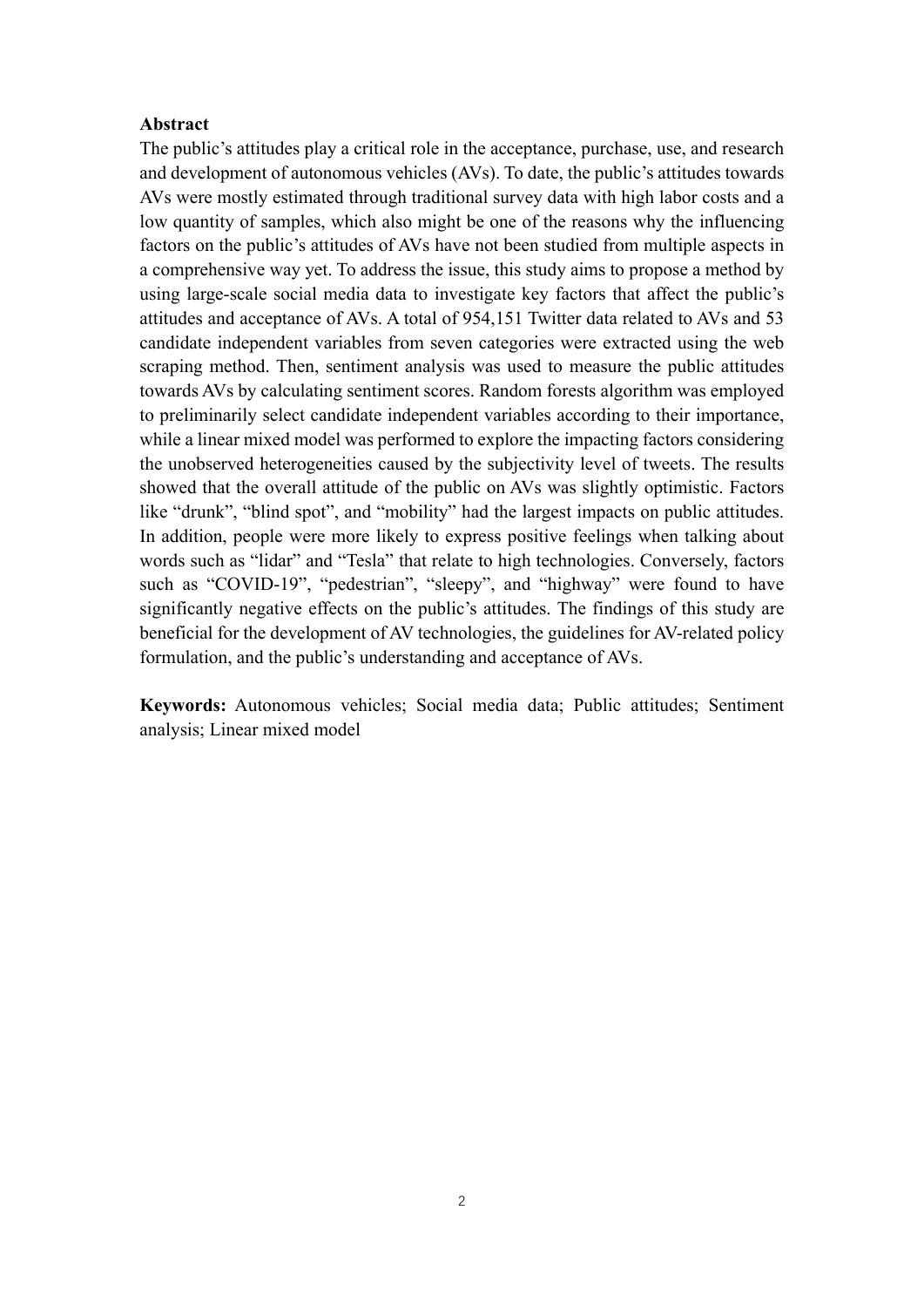#### **1. Introduction**

The advent of autonomous vehicles (AVs) represents a new technological revolution in the transportation sphere. AVs have a great potential in reducing gas emissions, fuel consumption, and traffic accidents associated with human-related errors, and increasing mobility especially for the elderly and the disabled (Payre et al., 2014; Combs et al., 2019; Bennett et al., 2019). However, the popularity of AVs is still at a low level due to the legal, liability, privacy, and safety issues (Fagnant and Kockelman, 2015). It was shown in a survey study that 63% of the respondents were not likely to use AVs (Abraham et al., 2017). The public's attitudes play a critical role in the acceptance, purchase, use, and research and development of AVs (Menon et al., 2016; Das et al., 2019; Nordhoff et al., 2018).

Although many studies have tried to explore factors affecting peoples' acceptance of AVs, most of them used traditional survey methods, such as online questionnaires (Pettigrew et al., 2019; Bansal et al., 2016) and field investigation (Kassens-Noor et al., 2020; Bennett et al., 2019). For example, a national online survey with open-ended questions was administered to a sample of 1,624 Australians, and it showed that the negative attitudes towards AVs may be derived from a combination of cognitive and emotional factors (Pettigrew et al., 2019). However, the sample size of the traditional survey method is relatively small in the range of 300-5,000 copies, which may be not able to effectively represent the public's attitudes (Gkartzonikas and Gkritza, 2019). Additionally, labor cost consumption and limitations of time and space are also additional weaknesses of the questionnaire survey regarding transportation services (Liu et al., 2019).

These survey studies on the impacting factors of the attitudes towards AVs found that: (1) Males, younger people, urban residents, and those with higher income and higher levels of education were likely to hold positive attitudes towards AVs (Nielsen and Haustein, 2018; Hulse et al., 2018; Hardman et al., 2019). (2) Better fuel and energy efficiency and lower vehicle emissions were expected to be brought from AVs by those who pursued environmental protection (Begg, 2014; Casley et al., 2013). (3) The unwillingness to pay any additional fees for AVs was expressed by a large proportion of respondents (Daziano et al., 2017). (4) Safety of AVs, security issues, traffic congestion, and automatic parking were also reported to be impacting factors of public acceptance towards AVs (Schoettle and Sivak, 2014; Payre et al., 2014).

Unlike traditional survey methods, social media provides a new source of timely data at a large scale and low cost. As of the first quarter of 2021, Twitter (a representative platform of social media) had 199 million monetizable daily active users worldwide. It was entirely possible to obtain wide-range information from the public promptly by social media (Zhang et al., 2018). People had become both producers and disseminators of news and reviews with the flourishment of social media (Rajendran and Thesinghraja, 2014). It can be found that a large number of comments related to AVs have been released on social media, and the public's close interest is essential for the promotion and application of AV technologies.

There have been some studies using social media data to perform further analysis in the field of transportation. For example, the 1-year over 3 million Twitter contents in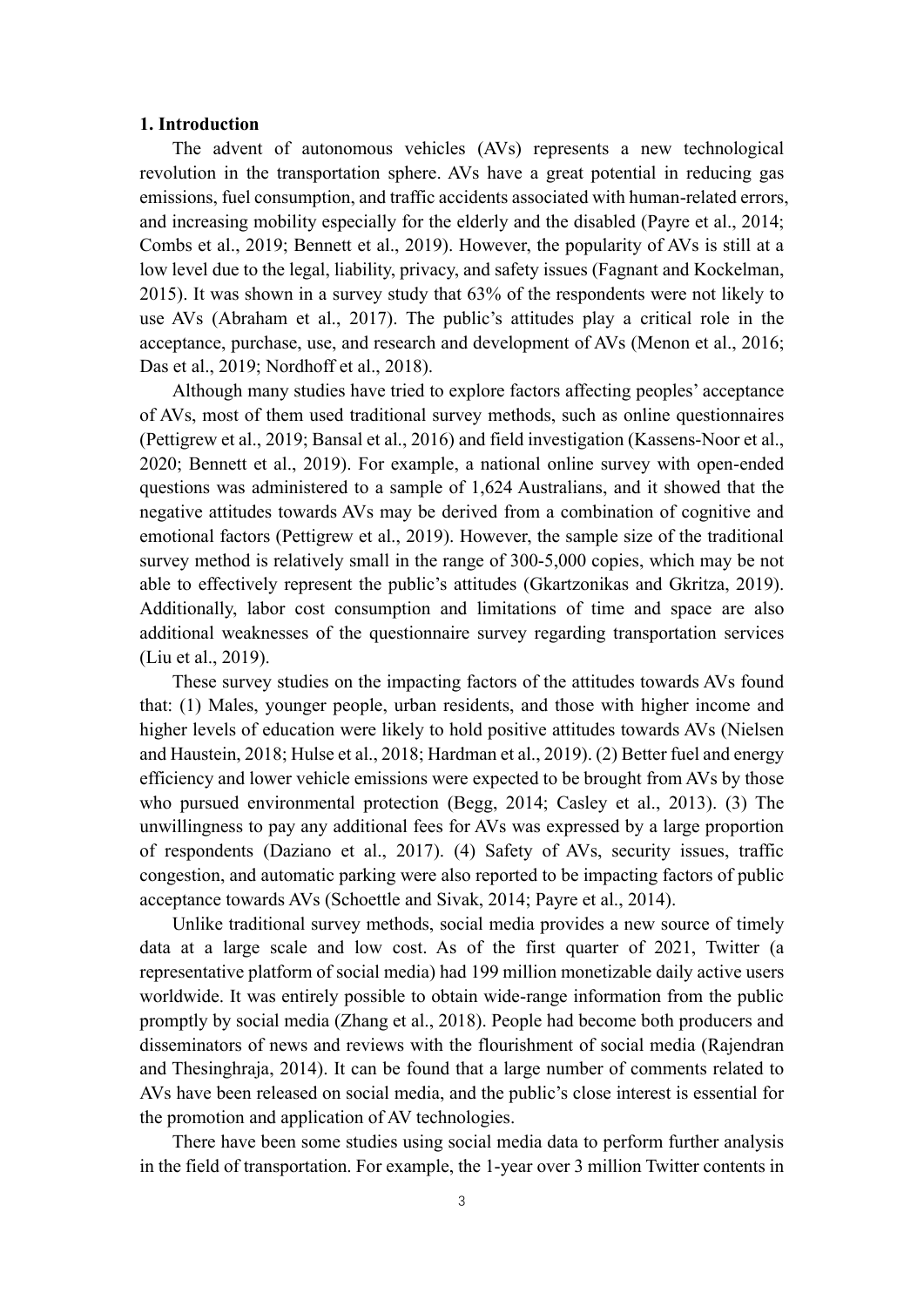Northern Virginia and New York City were extracted to detect traffic accidents (Zhang et al., 2018). The results showed that nearly 66% of the accident-related tweets can be located by the actual accident on highways, indicating the possibility to regard tweets as an accident detection tool due to their effectiveness of time and location. In addition, due to the large scale and real-time of social media data, these kinds of new data had also been introduced in the studies of traffic flow prediction (Lin et al., 2015; Ni et al., 2016), traffic strategy designation (Cottrill et al., 2017), route planning (Huang et al., 2017), etc.

To analyze the big data from social media, natural language processing (NLP) is a potentially powerful method. NLP is an important direction in the field of computer science, which provides an opportunity to understand people's opinions regarding hot topics by enabling computers to obtain the meaning of human language from text documents (Anta et al., 2013; Jelodar et al., 2021). In the field of transportation, various objectives such as traffic investigation, safety, and management can be achieved in the NLP methods (Stambaugh, 2013). Sentiment analysis was one of the most commonlyused methods in NLP for analyzing attitudes and feelings (Liu, 2012). In a study by Liu et al. (2019), a sentiment analysis method was proposed to calculate people's satisfaction with different transit facilities based on the data extracted from the website. In another study, the sentiment analysis was performed for analyzing the comments on the 15 most-viewed AV-related videos (Das et al., 2019).

Many different statistical analyses and machine learning methods have been used to investigate the impacting factors on public attitudes towards AVs, such as t-tests and ANOVA (Pettigrew et al., 2019), support vector machines algorithm (Kohl, et al., 2017), the univariate model (Bansal et al., 2016), and so on. Compared to the above methods, the mixed model can consider unobserved heterogeneities to obtain a more accurate relationship of variables (Wang et al., 2017a). It had been employed in many studies to explore significant factors. For example, mixed model analyses were used to assess and test the impacting factors on drivers' compliance with the speed choice suggestions (Yu et al., 2019a). Driver behavior in response to the warning was modeled by mixed-effects Poisson regression models (Jermakian et al., 2017).

Additionally, since social media data can provide abundant variables, variable selection is needed at the beginning of analyses. The Random forests (RF) algorithm is widely employed to screen variables in the early stage because it can provide the variables' importance and handle a large number of variables with higher dimensionality at the same time (Wright and Ziegler, 2015). For instance, the most important explanatory variables associated with severe crash occurrence were selected by RF (Yu and Abdel-Aty, 2014). RF was also used for the selection of significant variables related to the injury severity of secondary incidents (Li et al., 2020a).

Given the above, most current studies have explored the public's attitudes towards AVs through questionnaires. However, the quantity of data collected in the traditional survey methods was very limited, and the influencing factors on the public's attitudes and acceptance of AVs have not been studied from multiple aspects in a comprehensive way yet. To fill this research gap, this study aims to use larger and more timely social media data to investigate the public's attitudes towards AVs and their impacting factors.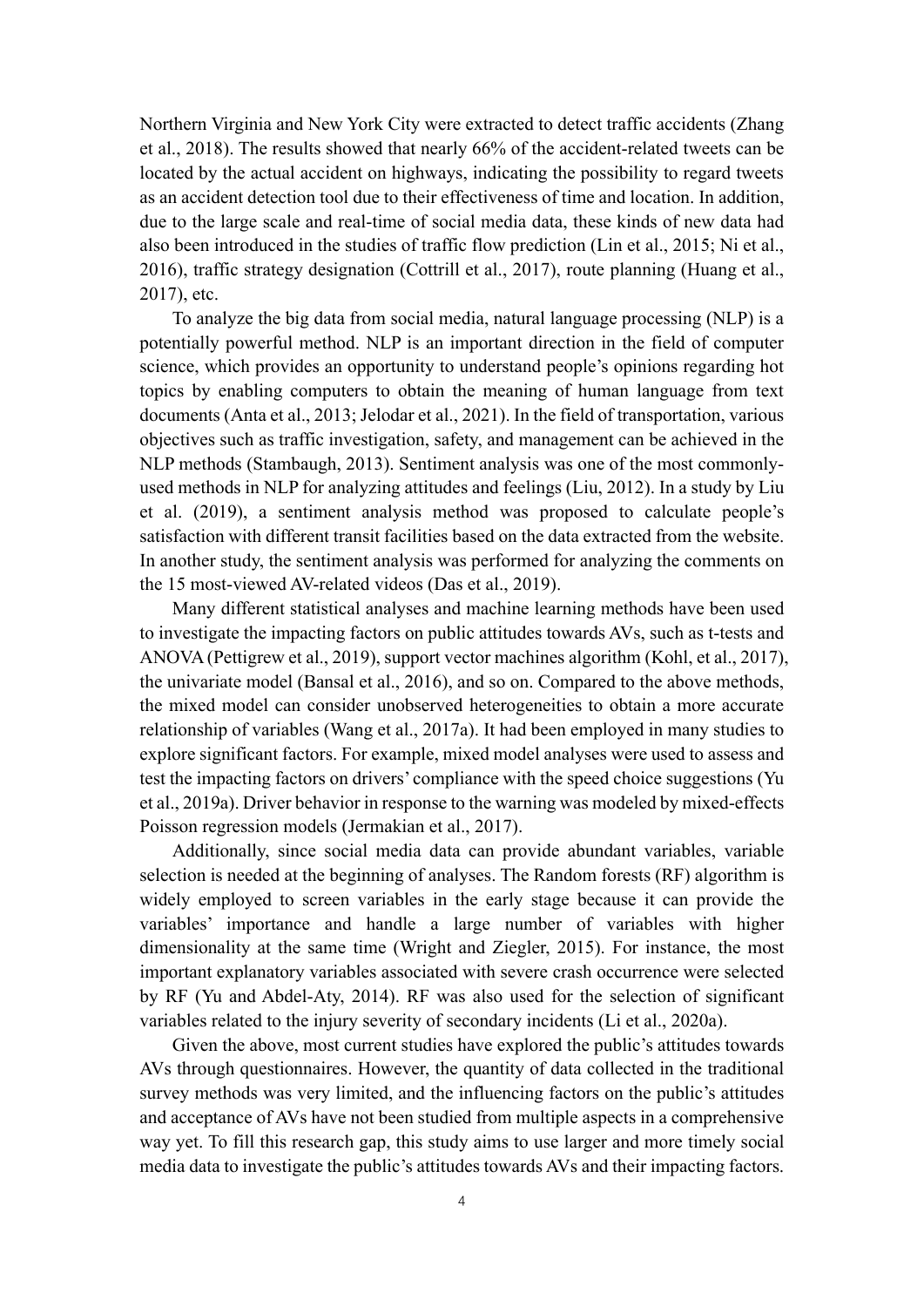In this study, a total of 954,151 tweets and 53 candidate independent variables were extracted using the web scraping method, and the sentiment analysis method was used to measure public attitudes on AVs. Then, the Random forest algorithm and a linear mixed model were employed to analyze the impacting factors. The results of this study are beneficial for the development of AV technologies, the guidelines for AV-related policy formulation, and the public's understanding and acceptance of AVs.

#### **2. Methodology**

## **2.1 Data extraction**

In this study, a sentiment analysis method was applied to investigate the public's attitudes towards AVs and their impacting factors based on large-scale Twitter data. Sentiment analysis is a ramification in the natural language processing (NLP) domain, which focuses on detecting, processing, and analyzing the feelings and emotions expressed by human beings in their language. Text sentiment analysis is one of the most important parts of sentiment analysis, which can deal with sentimental subjective texts using NLP and text mining techniques. Sentiment analysis tasks can be divided into the chapter level, sentence level, and word or phrase level according to the granularity of analysis. This study was conducted from the word or phrase level.

The first step of this study was to obtain the Twitter data relevant to the people's opinions on the AVs. As an efficiency scraper for social networking services, "snscrape" (https://github.com/JustAnotherArchivist/snscrape) was used to extract valid data based on several AV related keywords: "autonomous vehicle", "autonomous driving", "autonomous car", "driverless", and "self driving". Each keyword was associated with a large number of search results, and the resulting corpus contained a total of 954,151 tweets from January  $1<sup>st</sup>$ , 2019 to November 30<sup>th</sup>, 2020 for further pre-processing. This period witnessed the global outbreak of COVID-19 and the further development of AV technologies, which contributed to a large number of relevant tweets during this period. Hence, this period was chosen for investigation in this paper.

The following detailed steps were carried out on the corpus:

(1) Text cleaning: The text part of the tweets contained irrelevant information such as numbers, URLs, special symbols, mentions, emojis, HTML tags, etc., which were filtered out. For hashtags, only the "#" symbol was deleted, and the text content was retained for further analysis. In addition, empty and NaN entries were removed from the dataset.

(2) Stop words removal: Stop words included irrelevant filler words such as *for*, *at*, *on*, *which*, *is*, etc., which were removed from the corpus since these words could not accurately reflect the user's comment attitudes.

(3) Removal of retweets: Re-tweets were the tweets' replies. These replies were supposed to be filtered out because most of them were consistent in attitude with the existing tweet.

The next step was to perform the sentiment analysis to identify emotional attitude (i.e., positive or negative) and the subjective degree (i.e., subjective or objective) in each given tweet text. Two text processing tools of Python, TextBlob (https://textblob.readthedocs.io/en/dev/) and IBM Watson (https://ibm.com/watson),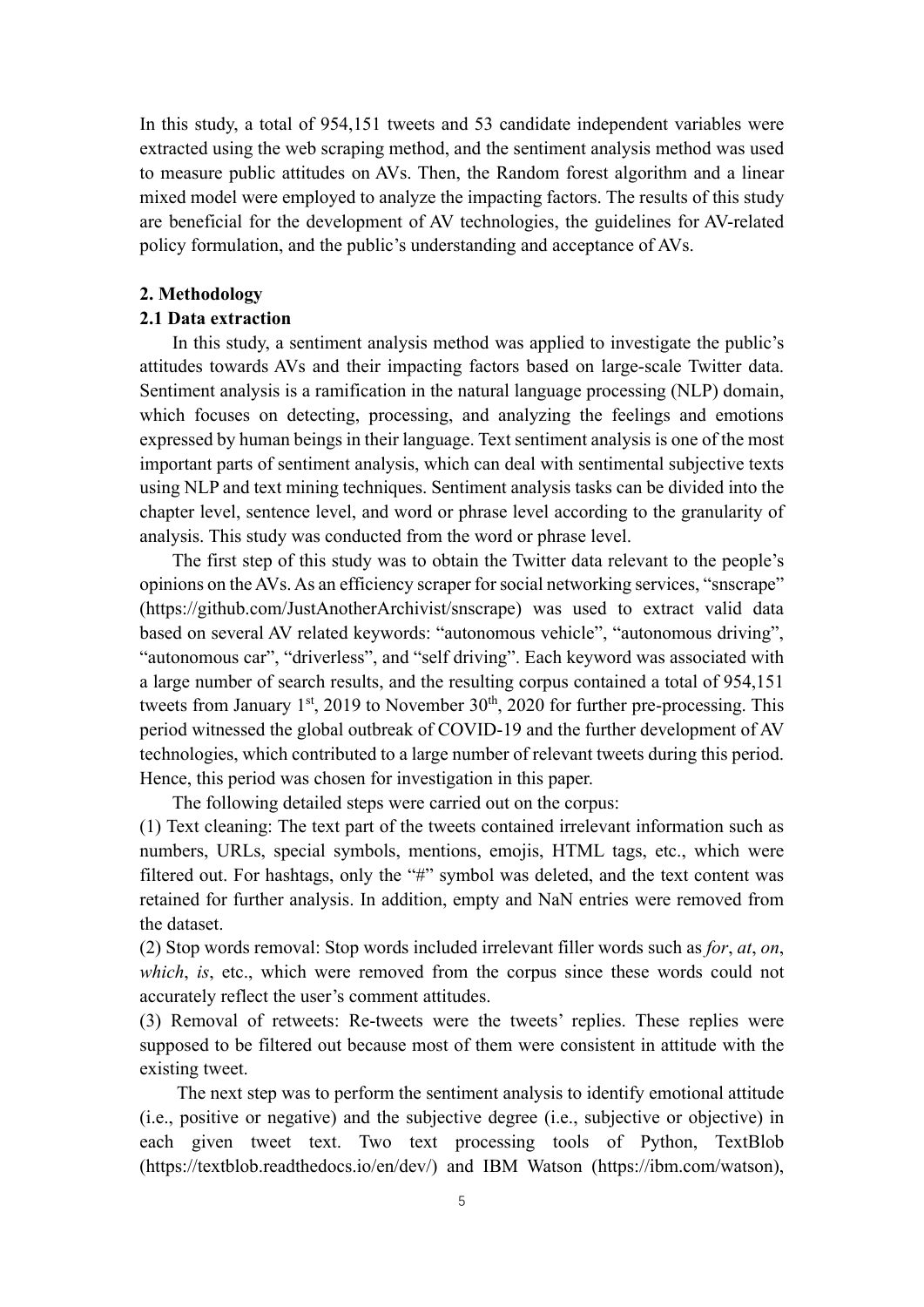were adopted to compute the sentiment and subjectivity for the preprocessed text, respectively. Sentiment scores ranged from -1 (most negative) to 1 (most positive), among which 0 indicates a neutral attitude. Subjectivity scores ranged from 0 (most objective) to 1 (most subjective) and were further classified into four categories, including "very objective", "objective", "subjective", and "very subjective", as illustrated in Table 1.

| category            | very objective | objective    | subjective      | very subjective |
|---------------------|----------------|--------------|-----------------|-----------------|
| subjective<br>score | $0 - 0.25$     | $0.25 - 0.5$ | $0.5 \sim 0.75$ | $0.75 - 1$      |
| proportion          | 27.9%          | 31.7%        | 33.9%           | $7.5\%$         |

**Table 1. Classification and distribution of the subjective score**

Then, 53 potential impacting factors that may affect the public's attitudes towards AVs were sorted out, deriving from seven categories: "event", "people", "vehicles", "roads", "environment", "autonomous driving-related companies", and "autonomous driving-related characteristics". Each category included a number of subdivided potential influencing factors, and then each factor needed to have detailed words for further interpretation, which are listed in Table 2. These seven categories were selected considering the role of AVs in the seven elements of transportation.

For Topic 1 (events), the public's opinions relevant to the measures imposed by the governments and COVID-19 were collected. With reference to Topic 2 (people), due care was taken to mainly discuss the human attributes and driver behavior. Detailed words such as "brake", "accelerate" and "drunk driving" constituted the major part of the driver's status and behavior. As for Topic 3 (vehicles), detailed words such as "truck", "speed", and "lidar" showed attention which was drawn to obtaining comments relative to the vehicle types, driving characteristics, and vehicle equipment. As for Topic 4 (roads), different road types and road nodes were considered to explore the public views on the applicability of AVs in different road conditions. Detailed words such as "weather", "morning", "afternoon", "traffic signal" etc., were added in Topic 5 (environment) to discuss the potential relationships between environment-related factors and AVs. Topic 6 mainly covered the AVs-related companies including "Tesla", "Baidu", "Waymo" etc., which may largely reflect the public's attitude towards AV. Topic 7 (AV-related characteristics) focused on capturing viewpoints relative to the possible problems caused by AV, such as safety concerns, legal issues, privacy issues, mobility, congestion, etc.

The detailed words were used to mine the massive tweets as the basic data of the subsequent mathematical-statistical analysis model. If a piece of comment data contained the corresponding word, it was marked as 1, while if it did not contain the corresponding word, it was marked as 0. Thus, every independent variable in the model was a binary variable.

**Table 2. AV-related topics, variables, and detailed words from Twitter data** Topics Variables Detailed words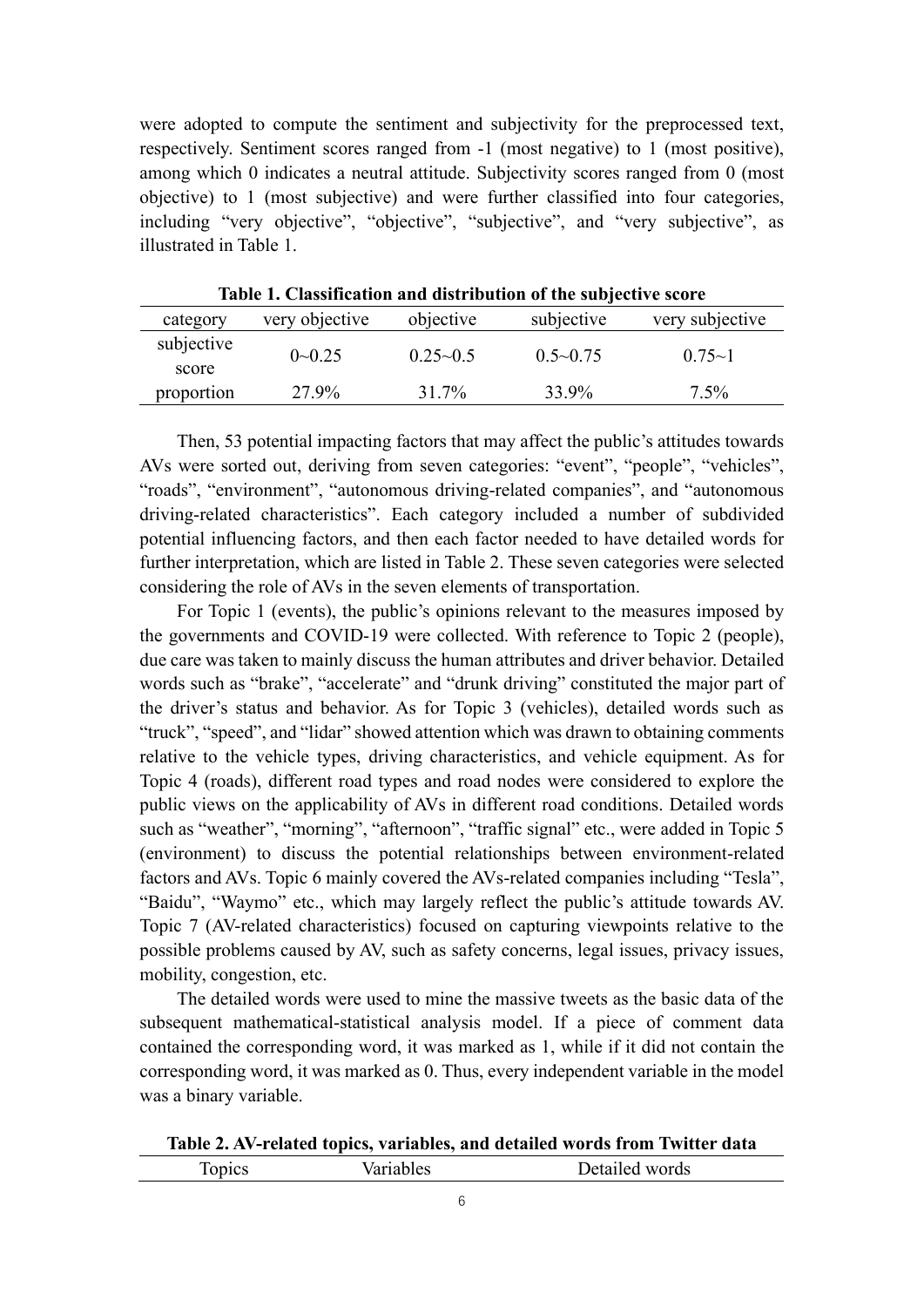|             | policy          | policy; policy publication;               |  |
|-------------|-----------------|-------------------------------------------|--|
|             | testing         | testing; test scenario                    |  |
| events      | COVID-19        | coronavirus; COVID-19; COVID19;           |  |
|             |                 | epidemic; lockdown; quarantine            |  |
|             | pedestrian      | pedestrian; passerby                      |  |
|             |                 | stress; easy; relaxed; convenience;       |  |
|             | stress          | nervous; tension; anxious                 |  |
|             | passenger       | passenger; chauffeur                      |  |
|             | car following   | car following; follow the car             |  |
|             | brake           | brake; slow down                          |  |
|             | accelerate      | accelerate; speed up; acceleration        |  |
|             | drunk driving   | drunk; zonked; stoned; drink-driving;     |  |
|             |                 | intoxicated                               |  |
| people      | fatigue driving | fatigue driving; tired                    |  |
|             | sleepy          | sleep; sleepy; drowsy                     |  |
|             | male            | male driver                               |  |
|             | female          | female driver; woman driver;              |  |
|             |                 | chauffeuse                                |  |
|             | young           | young man; stripling; teenager            |  |
|             | old             | old; elderly                              |  |
|             | income          | income; earning; salary; afford; price;   |  |
|             |                 | expensive                                 |  |
|             | truck           | truck; wagon; van; lorry                  |  |
|             | bike            | bike; bicycle                             |  |
| vehicles    | speed           | speed; velocity                           |  |
|             | lidar           | lidar; radar                              |  |
|             | blind spot      | blind spot; vision blind area             |  |
|             | highway         | highway; expressway                       |  |
|             | roadway         | roadway                                   |  |
|             | urban road      | urban road                                |  |
| roads       | roundabout      | roundabout                                |  |
|             | toll station    | toll station; toll gate; services station |  |
|             | ramp            | ramp                                      |  |
|             | intersection    | intersection                              |  |
|             | weather         | weather; sunny; rainy                     |  |
|             | morning         | morning                                   |  |
| environment | noon            | noon                                      |  |
|             | afternoon       | afternoon                                 |  |
|             | evening         | evening                                   |  |
|             | traffic signal  | traffic light; signal                     |  |
| AV-related  | Baidu           | Baidu                                     |  |
| companies   | Uber            | Uber                                      |  |
|             | Volvo           | Volvo                                     |  |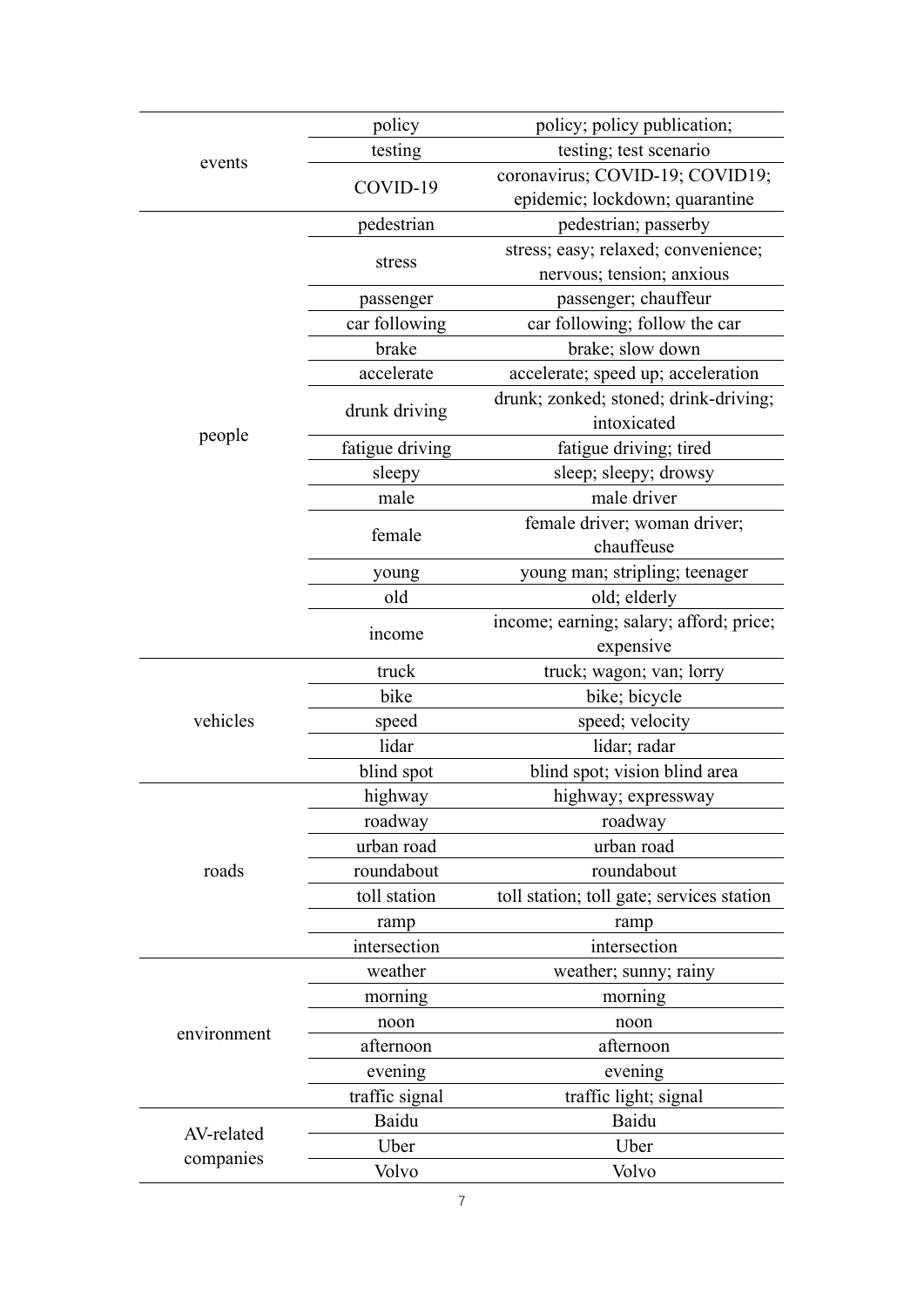|                               | Zoox                  | Zoox                                     |  |
|-------------------------------|-----------------------|------------------------------------------|--|
|                               | Voyage                | Voyage                                   |  |
|                               | Waymo                 | Waymo                                    |  |
|                               | Argo AI               | Argo AI                                  |  |
|                               | Tesla                 | Tesla                                    |  |
|                               | mobility              | mobility; convenient;                    |  |
|                               | parking<br>parking    |                                          |  |
|                               |                       | energy conservation; emission            |  |
|                               |                       | reductions; environmentally friendly;    |  |
|                               | energy                | emission fuel efficiency; fuel           |  |
| AV-related<br>characteristics |                       | economy; energy efficiency               |  |
|                               | congestion            | congestion                               |  |
|                               | safety                | safe; risk; security; crash; accident;   |  |
|                               |                       | collision                                |  |
|                               | legal issues          | legal issues; legal liability; liability |  |
|                               |                       | issues                                   |  |
|                               | privacy               | privacy; personal data                   |  |
|                               | public transportation | bus; public trans; metro; subway         |  |
|                               |                       | cyber security; network security;        |  |
|                               | cyber issues          | internet security; hack                  |  |
|                               | ethical issues        | ethical; moral                           |  |

*Note: Detailed words searches are not case sensitive.*

## **2.2 Random forests**

In this study, the Random forests (RF) algorithm was used to choose variables by calculating their importance. RF is an ensemble learning method for classification or regression by constructing a multitude of decision trees (Breiman, 2001). One of the advantages of RF is the power of handling large data sets with hundreds of input variables and mitigate the multicollinearity problem (Yu et al., 2019a). In addition, RF can output the importance of variables (Xu, 2021). Thus, it had been regarded as one of the handiest dimensionality reduction methods for variable selection.

Since the dependent variable in this study (i.e., sentiment scores) was a continuous variable, so the decision trees constructed in RF were regression trees. Three methods are combined in the RF algorithm, including bootstrapping, boosting, and bagging (Yu et al., 2019b). Bootstrapping refers to random sampling with replacement. Bagging is a method that can calculate multiple models at the same time, which can realize parallel calculation and improve the robustness of the model. Boosting can help to reduce bias and avoiding overfitting.

The basic process of Random forests consists of the following three steps (Li et al., 2020c). Firstly,  $n_{tree}$  sets of bootstrap databases are formed according to the original database, where  $n_{tree}$  is the number of decision trees in the forest. Each set of bootstrap databases randomly selects around two-thirds of samples from the original database with replacement, and bootstrap databases have the same dimension as the original one. Those leaf-out samples in each bootstrap database are called "out-of-bag"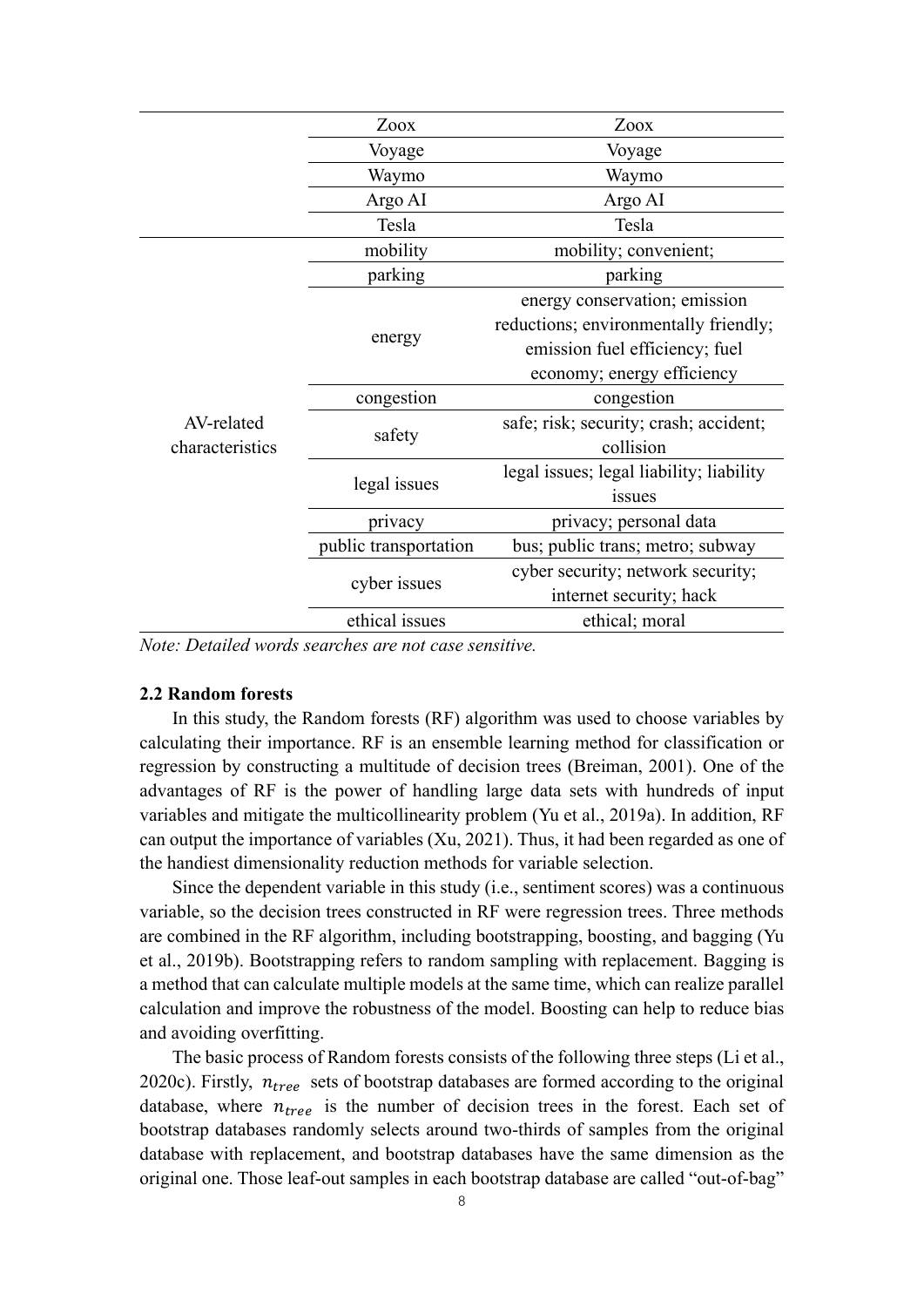(OOB) data. Secondly, each set of bootstrap databases is used to grow an unpruned regression tree, and each split within each tree is created by trying  $m_{trv}$  candidate variables, where  $m_{try}$  denotes the number of different independent variables tested at each node. Lastly, the accuracy of each tree will be calculated by OOB data for each set of bootstrap databases, and the whole accuracy of RF is the average accuracy of all the trees.

During the modeling process, RF can calculate the importance of variables by the mean decrease in Gini (i.e., Gini importance), which is a crucial feature for further selecting variables (Li et al., 2020a). Gini importance measures how much a variable can decrease the impurity of the final model, which is calculated by the weighted average value of the impurity reduction (i.e., variance reduction for regression) at all the splits with this variable across all the trees, as shown in the following equation (Louppe et al., 2013):

$$
IMP_{Gini}(x_l) = \frac{1}{n_{tree}} \sum_{n=1}^{n_{tree}} \sum_{t \in n: v(s_t) = x_l} p_t \Delta i(s_t, t)
$$
 (1)

Where *IMP<sub>Gini</sub>*( $x_l$ ) denotes the Gini importance of the independent variable  $x_l$ ;  $p_t$ is the weight, namely, the proportion of samples reaching the the node;  $\Delta i(s_t, t)$  is the impurity decrease at the split  $s_t$  of the tth node;  $n_{tree}$  is the number of trees in the forest;  $n: v(s_t) = x_l$  denotes that the variable  $x_l$  is used at the split  $s_t$  in the *n*th tree.

In this study, the "RandomForestRegressor" function in the "scikit-learn" package of Python (version 3.7) was used to build the RF model. For training the model, 70% of the samples were randomly selected and used, while the remaining 30% samples were used to assess the quality of the model. All the parameters were tuned based on accuracy. When the accuracy reached the stable and maximum values, the parameters were determined: the number of trees was 50, the number of variables tested at each split was 7, and nodes were expanded until being pure or containing less than 2 samples.

## **2.3 Linear mixed model**

This study employed the linear mixed model to investigate the impacting factors on the public's attitude towards AVs with considering the unobserved heterogeneities caused by the subjectivity of tweets. Considering the fact that simple linear regression ignores possible correlations between observations in the data, a linear mixed model was used to mitigate this problem (i.e., unobserved heterogeneities). The linear mixed model is a statistical technique that accounts for within- and between-subject variance for repeated measures data by providing both unbiased estimates of fixed effects and unbiased predictions of random effects (Jermakian et al., 2017). This approach is a flexible and widely used tool to calculate maximum likelihood estimations for hierarchical, longitudinal, or correlated data analyses (Wang et al., 2017a; Yu et al., 2019a; Yu et al., 2021).

A linear model was employed to model the continuous outcome (e.g., sentiment scores) using the "lme4" package in the statistical software R (version 4.1.0), where odds ratios of fixed effects were analyzed to show relative likelihoods. The process of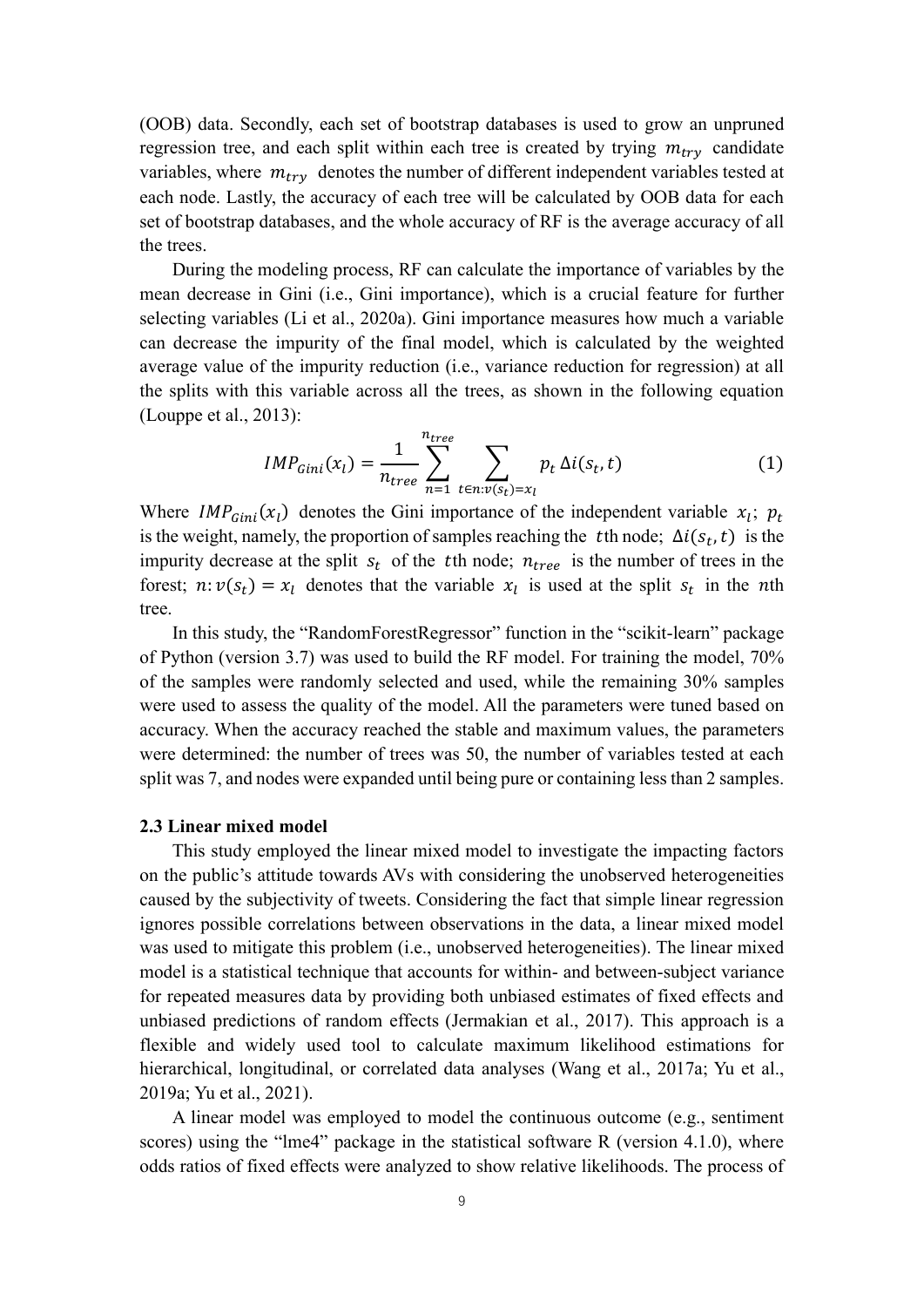the general linear mixed model is calculated as below:

$$
y = X_i \alpha + Z_i b_i + e_i \tag{2}
$$

Where  $y$  donates the sentiment scores of tweets related to AVs, which is the dependent variable;  $X_i$  denotes the fixed effects;  $\alpha$  denotes the coefficient of the fixed effects;  $Z_i$  denotes the subjectivity of tweets related to AVs, which is selected as the random effect;  $b_i$  denotes the coefficient of the random effect;  $e_i$  denotes the observation level error terms.

Firstly, the top 20 variables in the RF regression algorithm with variable importance were used to be the fixed effects of the linear mixed model. Then, according to the results of the first model run, each variable was tested for statistical significance at the *p* 0.05 level. All the less significant variables (*p*>0.05) were filtered out, and the remaining variables were selected as the input of the next model. Ultimately, the final model was checked on the goodness of fit as suggested by the Akaike Information Criterion (AIC) and the Bayesian Information Criterion (BIC). AIC represents the relative amount of information loss caused by a given model, and BIC estimates a posterior probability function of a model being true (Burnham and Anderson, 2004). The AIC and BIC can be calculated as below:

$$
AIC = 2k - 2\ln\hat{L}
$$
 (3)

$$
BIC = k \ln(n) - 2 \ln \hat{L}
$$
 (4)

Where k donates the number of estimated parameters in the model;  $\hat{L}$  donates the maximum value of the likelihood function for the model.  $n$  donates the number of observations.

#### **3. Results**

## **3.1 The distribution of attitudes towards AVs**

The average of all tweets' sentiment scores in each month was plotted in Figure 1 that shows the distribution of the public's general attitudes and acceptance towards AVs during the selected period (from January 2019 to November 2020). The maximum value of the average sentiment scores was 0.138 (January 2020), and the minimum value was 0.096 (March 2021). As time changes, the overall trend of the public's attitudes on AVs was relatively stable. The most dramatic fluctuation occurred in March 2021, which was a 24.6% decrease compared to February 2021, which might be affected by the outbreak of the COVID-19. Overall, the distribution of average sentiment scores reflected that the public was slightly optimistic about the prospects of AV technologies. In addition, the number of tweets related to AVs each month was more than 30,000, which showed that AV technologies maintain a hot topic of public discussion. Such large sample data also contributed to improving the effectiveness of our subsequent analysis results.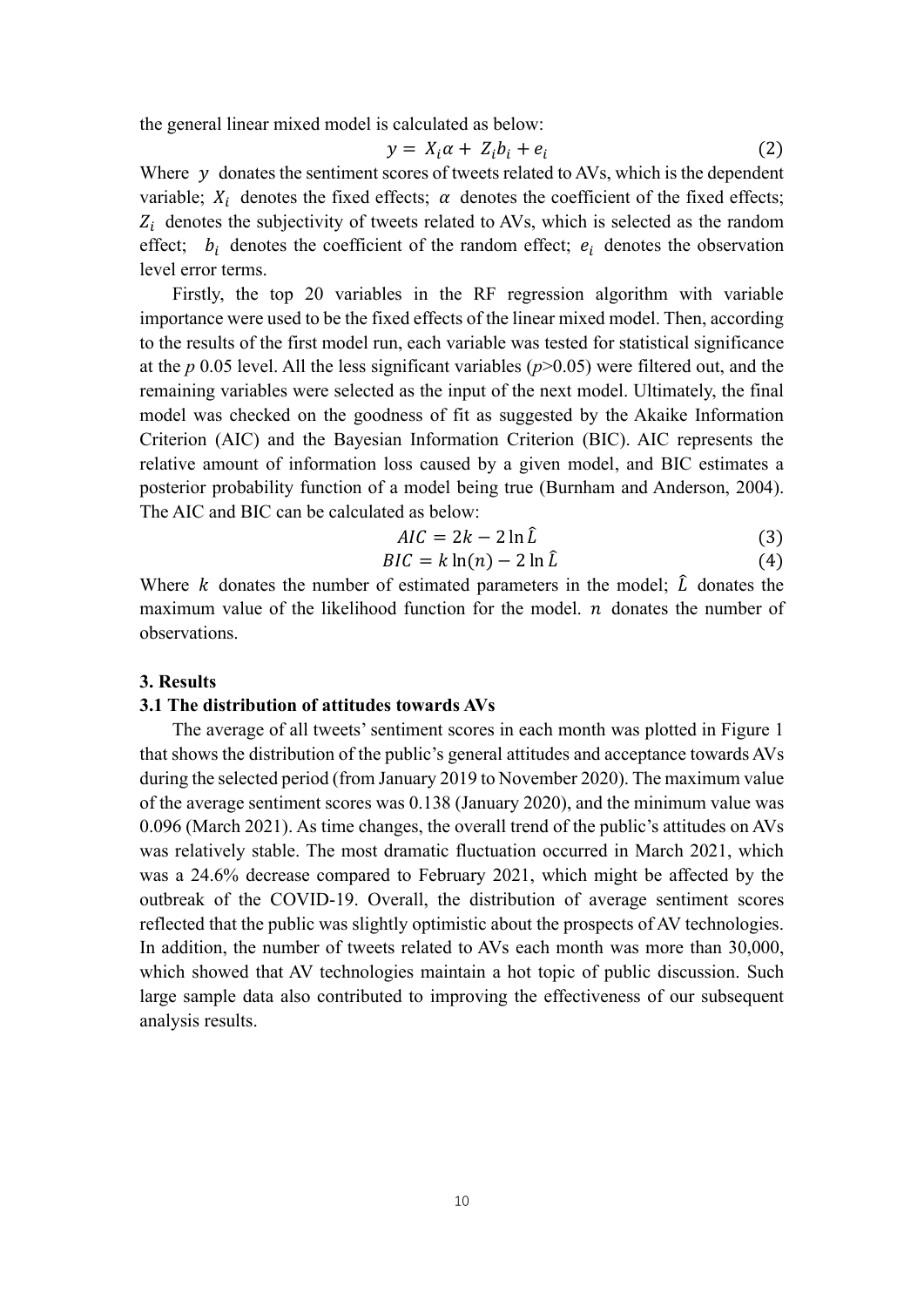

**Figure 1. Distribution of public attitudes towards AVs**

## **3.2 Variable selection by Random forests**

The RF algorithm was employed to select the most important candidate independent variables for further analyses. The dependent variable of the RF model was the sentiment scores of tweets related to AVs, which was a continuous variable. The candidate independent variables were 53 potential impacting factors which were listed in Table 2. In this RF model, the importance of all these variables that may affect the public's attitudes towards AV was calculated and ranked.

After calculating the variable importance, the word-cloud function in "wordcloud2" (a visualization toolkit of python) was used to generate the word cloud representation in Figure 2. This visual representation provided a view of all the candidate impacting factors, in which the importance of each variable was defined by its size (the larger, the more significant). The importance of some variables was relatively prominent, such as "mobility", "blind spot", and "Tesla", etc. The correlation between these variables and sentiment scores would be further analyzed through a linear mixed model.



**Figure 2. Word cloud of potential impacting factors**

In addition, Figure 3 illustrates the top 20 variables ordered by importance. It is obvious that "mobility" was the top-ranked one with the variable importance of 0.202.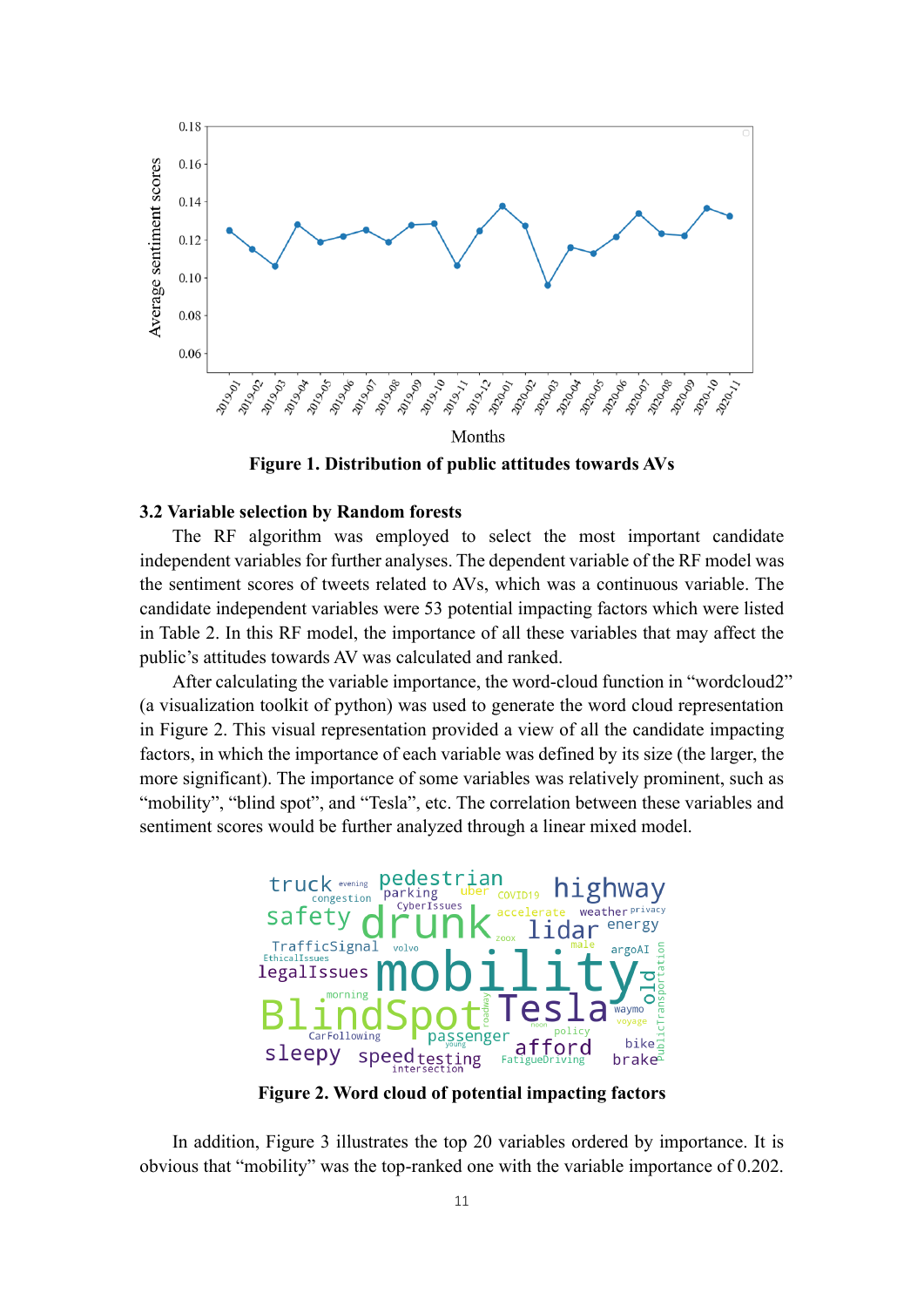The advent of AV technologies can further enhance public mobility (Zhao and Malikopoulos, 2019), which greatly affected people's attitudes towards it. Then, "drunk driving", "blind spot", and "Tesla" were ranked second to fourth with the variable importance of 0.121, 0.105, and 0.084. The importance of the remaining 16 variables ranged from 0.011 to 0.037.

From another perspective, 8 of these 20 variables belonged to Topic 2 (people), indicating that human attributes and driver behavior were the hot spots of public attention to AV. Topic 7 (AV-related characteristics) contained many important factors including "mobility", "safety", "legal issues", and "energy", indicating that while AV technologies bring benefits to people, it also brings some legal and environmental conflicts. In addition, "lidar", "truck", "blind spot", and "speed" were three important factors that belonged to Topic 3 (vehicles). Variables such as "COVID-19", "testing", "highway", "traffic signal", and "Tesla" also showed strong importance.



**Figure 3. Variable importance in Random forests (top 20)**

# **3.3 Impacting factors on the public's attitude towards AVs using a linear mixed model**

Figure 4 shows the distribution of the sentiment scores grouped by the subjectivity of tweets. The boxplot displays variation in samples of a statistical population, and the results showed that there were a large number of outliers in the "very objective" group without obvious skewness. In the "very objective" group, 86.1% (310,026 in 360,148) of the sentiment scores were 0, representing neutral attitudes. The distribution of the "very subjective" group had fewer outliers, and the median was about 0.2. In addition, the medians of the "objective" group and the "subjective" group were 0.14 and 0.35 respectively. These three groups showed a slightly positive attitude towards AVs.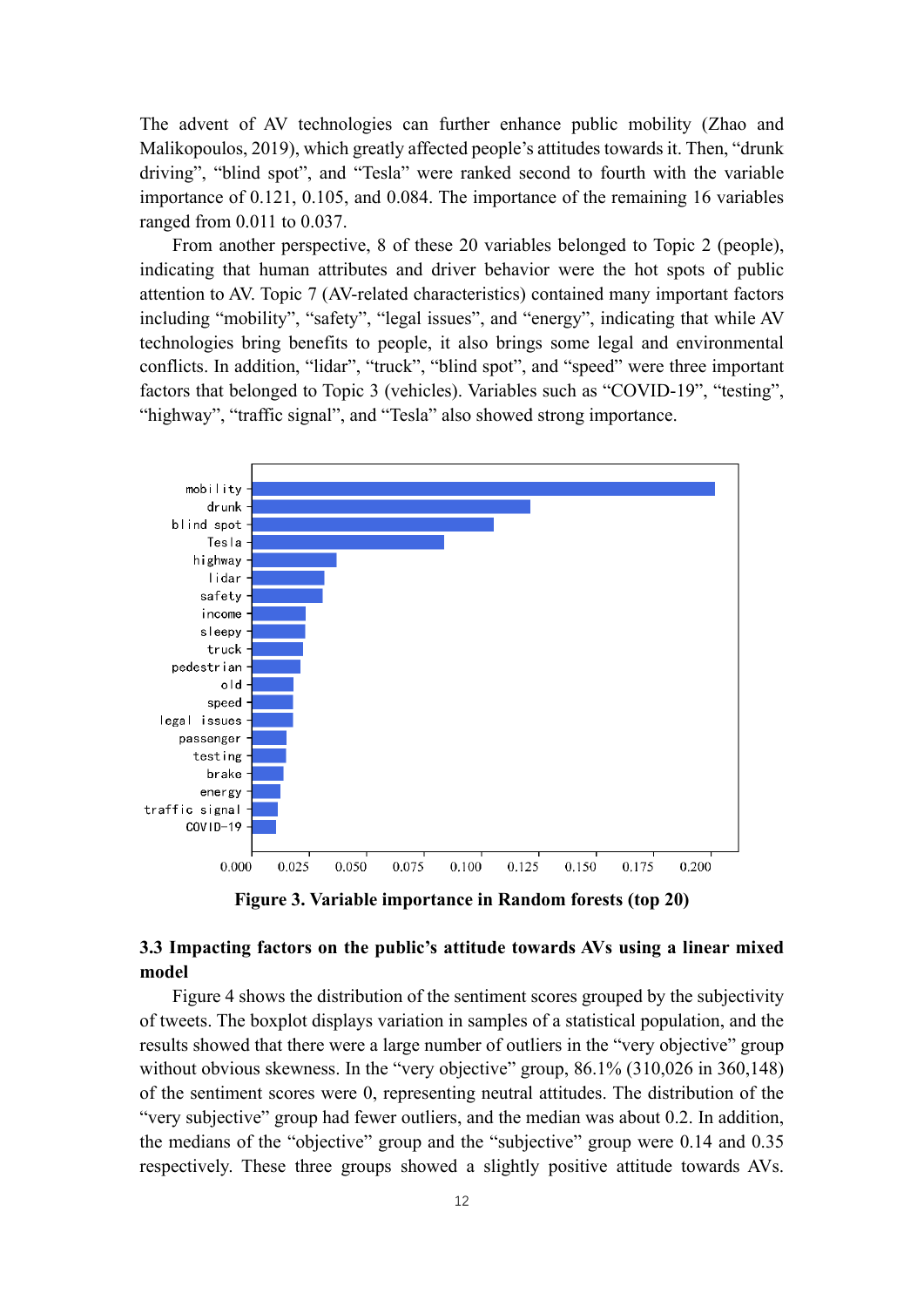Additionally, Kruskal Wallis tests by ranks (the nonparametric equivalent of one-way Analysis of variance (ANOVA)) were employed to examine whether there were significant differences among the distribution of sentiment scores in these four subjectivity groups (Feng et al., 2018). The results showed that the distributions of the sentiment scores in four groups were significantly inconsistent  $(p<0.01)$ . Thus, it is necessary to treat subjectivity as a random effect in a linear mixed model.



**Figure 4. Distribution of the sentiment scores grouped by the subjectivity of tweets**

To further investigate the significant impacting factors on sentiment scores, a preexperiment was carried out, in which the top 20 variables ranked in descending order of variable importance were used as the inputs of the linear mixed model. After eliminating the insignificant variables  $(p>0.05)$ , in the final linear mixed model, ten variables were chosen as fixed effects, including an AV-related company ("Tesla"), an AV-related characteristic ("mobility"), a road-related variable ("highway"), peoplerelated variables ("drunk", "sleepy", and "pedestrian"), an event-related variable ("COVID-19"), and vehicles-related variables ("lidar", "blind spot", and "speed"), while the subjectivity of tweets was selected as a random effect.

Figure 5 shows the distribution of the sentiment scores of tweets containing each fixed effect by a violin plot. The violin plot is a method of plotting numeric data, which is more informative than a plain box plot by showing the full distribution of the data with the addition of a kernel density plot on each side (*NITS*, 2021). In this figure, *N* is the number of tweets with each fixed effect. Among the 18,667 tweets relevant to "mobility", the sentiment scores were mostly larger than 0, which had the maximum median value of 0.27. Negative attitudes were expressed more frequently than the other emotions towards the variable "drunk" (*N*=2,723). In terms of the "blind spot" (*N*=659), the majority of Twitter users were skeptical and worried about it. "Tesla" gained most people's attention, due to the number of tweets mentioning Tesla was the largest, 79,678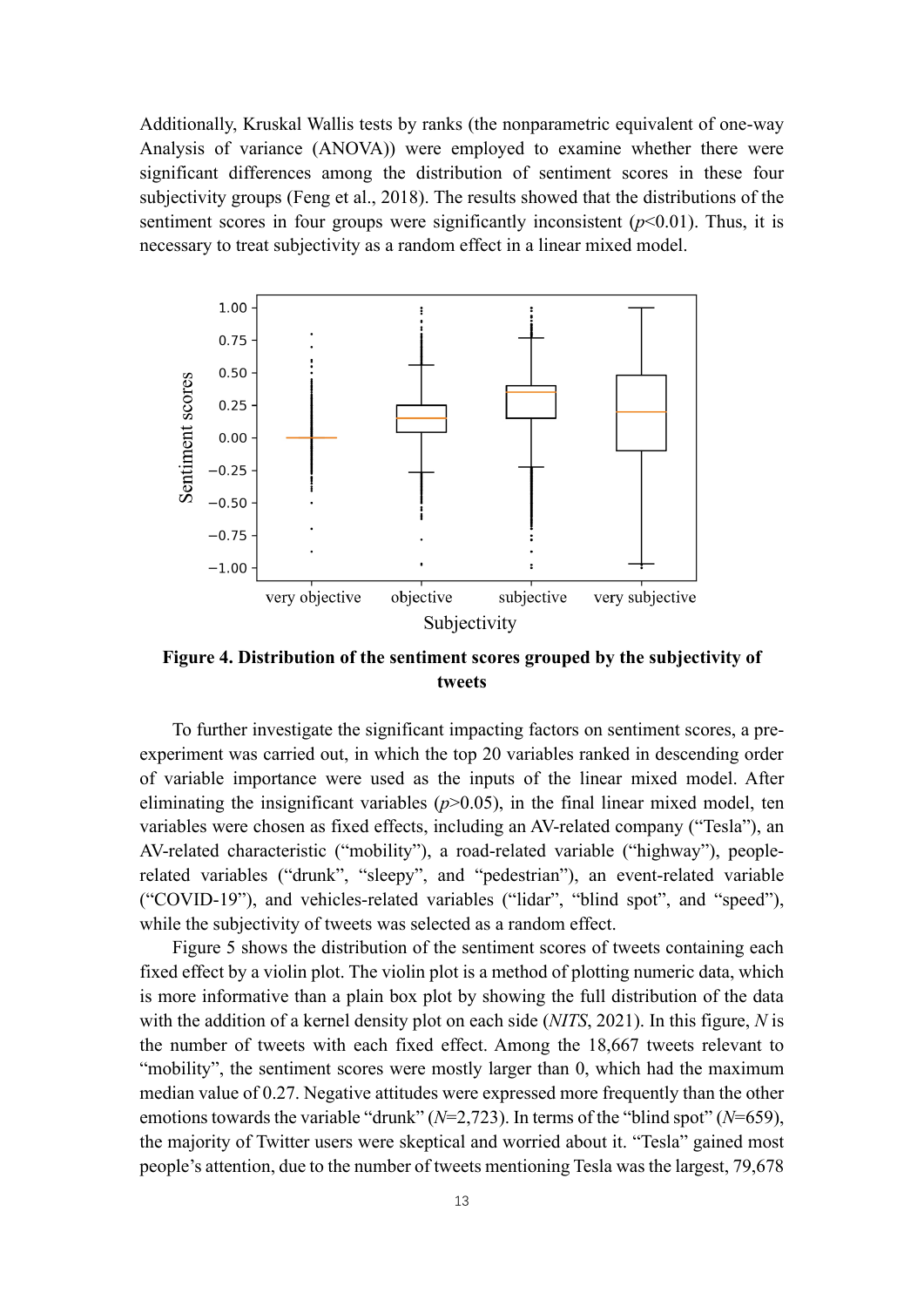in total. The median value of sentiment scores of the tweets related to "highway" (*N*=4,842), "lidar" (*N*=17,126), and "speed" (*N*=8,536) were all larger than 0 (0.07, 0.15, and 0.1, respectively). As for the tweets related to "sleepy" (*N*=3,973), "pedestrian" (*N*=6,882), and "COVID-19" (*N*=7,009), the median value of sentiment scores of these tweets were all 0.



**Figure 5. Distribution of sentiment scores of fixed effects related to AVs from Twitter data**

The results of the final linear mixed model are illustrated in Table 3. The "mobility" was significantly positively associated with sentiment score ( $t=48.12$ ,  $p<0.01$ ). Most people hold the same view that AV technologies contributed to improving daily commuting ability, especially for people with disabilities (Bennett et al., 2019). Drunk (t=-79.42,  $p<0.01$ ) and blind spot (t=-72.29,  $p<0.01$ ) were significantly negatively associated with sentiment scores. It indicated that the public had a low tolerance for drunk driving, which was illegal even if on AVs occasion. As for the variable "sleepy"  $(t=-23.84, p<0.01)$ , it was also negatively correlated with the dependent variable. People were worried that the AVs system would lead to drivers' excessive trust so that they completely abandoned the control of the vehicle. There were some tweets expressing strong dissatisfaction about the situation where the driver fell asleep when the autopilot function was activated on the highway.

In addition, due to the great progress in the technology of vehicle-mounted sensor equipment such as millimeter-wave radar and high-definition cameras, the variable "lidar" ( $t=19.40$ ,  $p<0.01$ ) was positively correlated with sentiment scores. However, the "blind spot" remained a public concern  $(t=-72.29, p<0.01)$ . In most AVs solutions, due to the limitations of the lidar vertical field of view range and the overhead installation method, there will be a perception blind spot that is difficult to cover by lidar in the near field area around the body. Potential low obstacles such as pets and children could be extremely risky.

As the vulnerable group in the road environment, "pedestrians" ( $t = -25.55$ ,  $p < 0.01$ ) generally had low trust in AV from the perspective of their safety. Although vehicles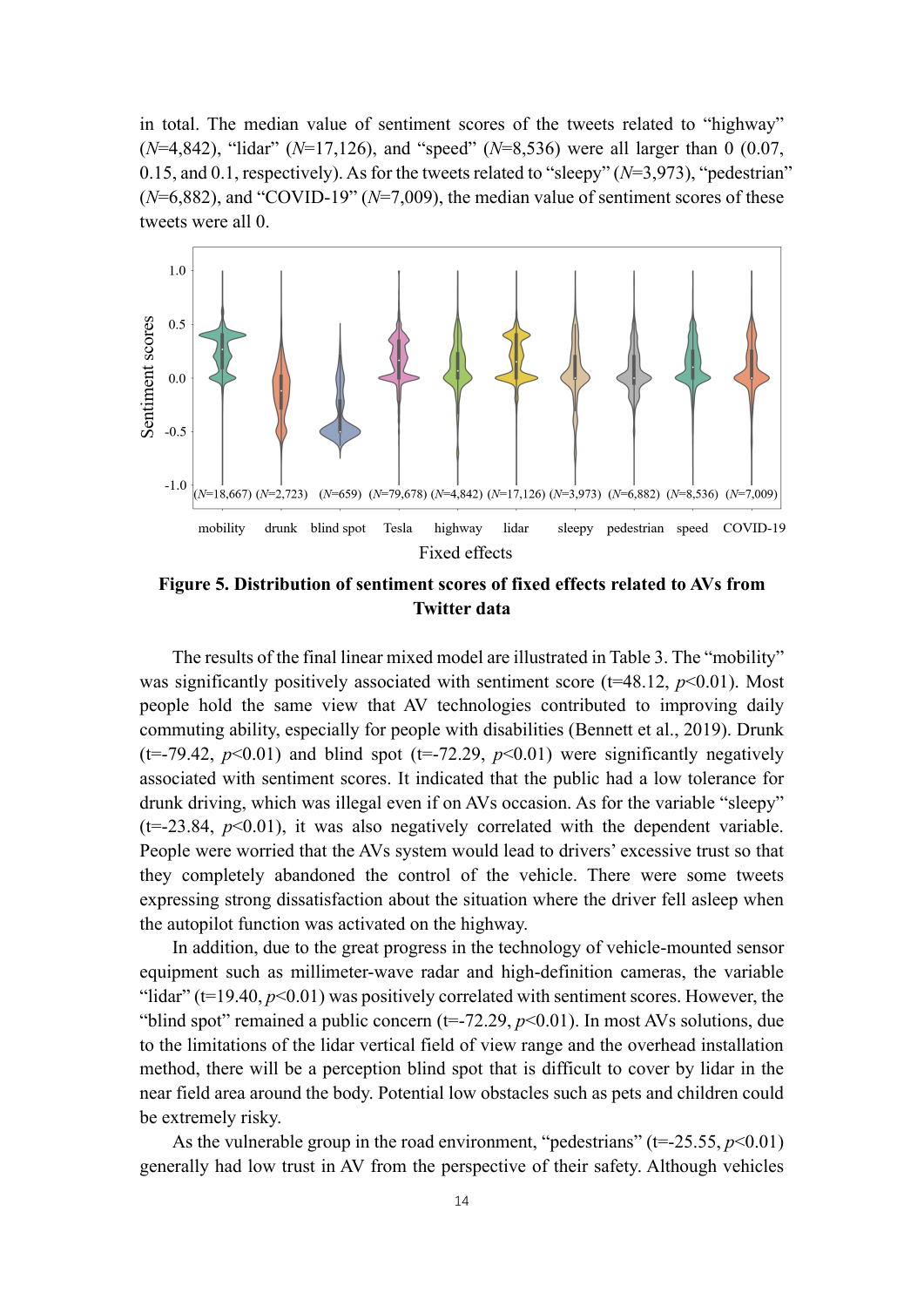were equipped with increasingly sophisticated safety and crash avoidance technology, pedestrian fatalities have risen slightly (Combs et al., 2019). As for the AV-related companies, relevant tweets further demonstrated that "Tesla" ( $t=10.36$ ,  $p<0.01$ ) contributed to increase the public's favorability and trust in AVs. Further, "highway"  $(t=15.10, p<0.01)$  was negatively associated with sentiment scores. Despite extraordinary efforts from many pioneers in tech and automaking, fully AV technologies on the highway were still out of reach except in special trial programs. In terms of speed ( $t=5.46$ ,  $p<0.01$ ), the public was worried about the high speed advertised by AVs.

Restrictions on public activities have been in place because of "COVID-19" ( $t = -$ 13.73, *p*<0.01), resulting in significant changes in mobility patterns and the stagnation of autonomous vehicles tests. It could be the reason making people generating negative attitudes towards AVs during the pandemic period.

The public also used Twitter to report accidents or casualties caused by AV, due to which artificial intelligence and AV had always faced tough questioning. This study set variable "safety" which included detailed words such as "crash", "accident", "injured", etc. However, the influence of "safety" on the public's attitudes towards AVs was not significant  $(p>0.05)$ , so it was not contained in the final model. The public may have mixed feelings about the safety benefits of AVs. On the one hand, AV technologies have the potential in improving traffic safety. On the other hand, the public still worries about the safety of current AV technologies.

| <b>Fixed effects estimates</b> |              |             |             |          |                           |
|--------------------------------|--------------|-------------|-------------|----------|---------------------------|
| Fixed                          | Estimate     | Standard    | DF          | t-value  |                           |
| effects                        |              | Error       |             |          | Pr >  t                   |
| mobility                       | 7.294e-02    | 1.516e-03   | $9.541e+05$ | 48.12    | ${}_{0.01}$               |
| drunk                          | $-3.123e-01$ | 3.932e-03   | $9.541e+05$ | $-79.42$ | ${}_{0.01}$               |
| blind spot                     | $-5.759e-01$ | 7.966e-03   | $9.541e+05$ | $-72.29$ | ${}_{0.01}$               |
| Tesla                          | 7.884e-03    | 7.608e-04   | $9.541e+05$ | 10.36    | ${}_{0.01}$               |
| highway                        | $-4.450e-02$ | 2.948e-03   | $9.541e+05$ | $-15.10$ | ${}_{0.01}$               |
| lidar                          | 3.057e-02    | 1.576e-03   | $9.541e+05$ | 19.40    | ${}_{0.01}$               |
| sleepy                         | $-7.760e-02$ | 3.256e-03   | $9.541e+05$ | $-23.84$ | ${}_{0.01}$               |
| pedestrian                     | $-6.316e-02$ | 2.472e-03   | $9.541e+05$ | $-25.55$ | ${}_{0.01}$               |
| speed                          | $-1.215e-02$ | $2.224e-03$ | $9.541e+05$ | $-5.46$  | ${}_{0.01}$               |
| COVID-19                       | $-3.365e-02$ | $2.451e-03$ | $9.541e+05$ | $-13.73$ | ${}_{0.01}$               |
| <b>Random effect estimates</b> |              |             |             |          |                           |
| Random effect                  |              |             | Variance    |          | <b>Standard Deviation</b> |
| Subjectivity                   |              | 0.009897    |             | 0.09948  |                           |
| Residual                       |              |             | 0.041745    | 0.20431  |                           |

**Table 3. Linear mixed model results**

In addition, a linear regression model (without considering random effects) was employed by using the "lm" function in the statistical software R (version 4.1.0) to be compared with the linear mixed model. As demonstrated in Table 4, the AIC and BIC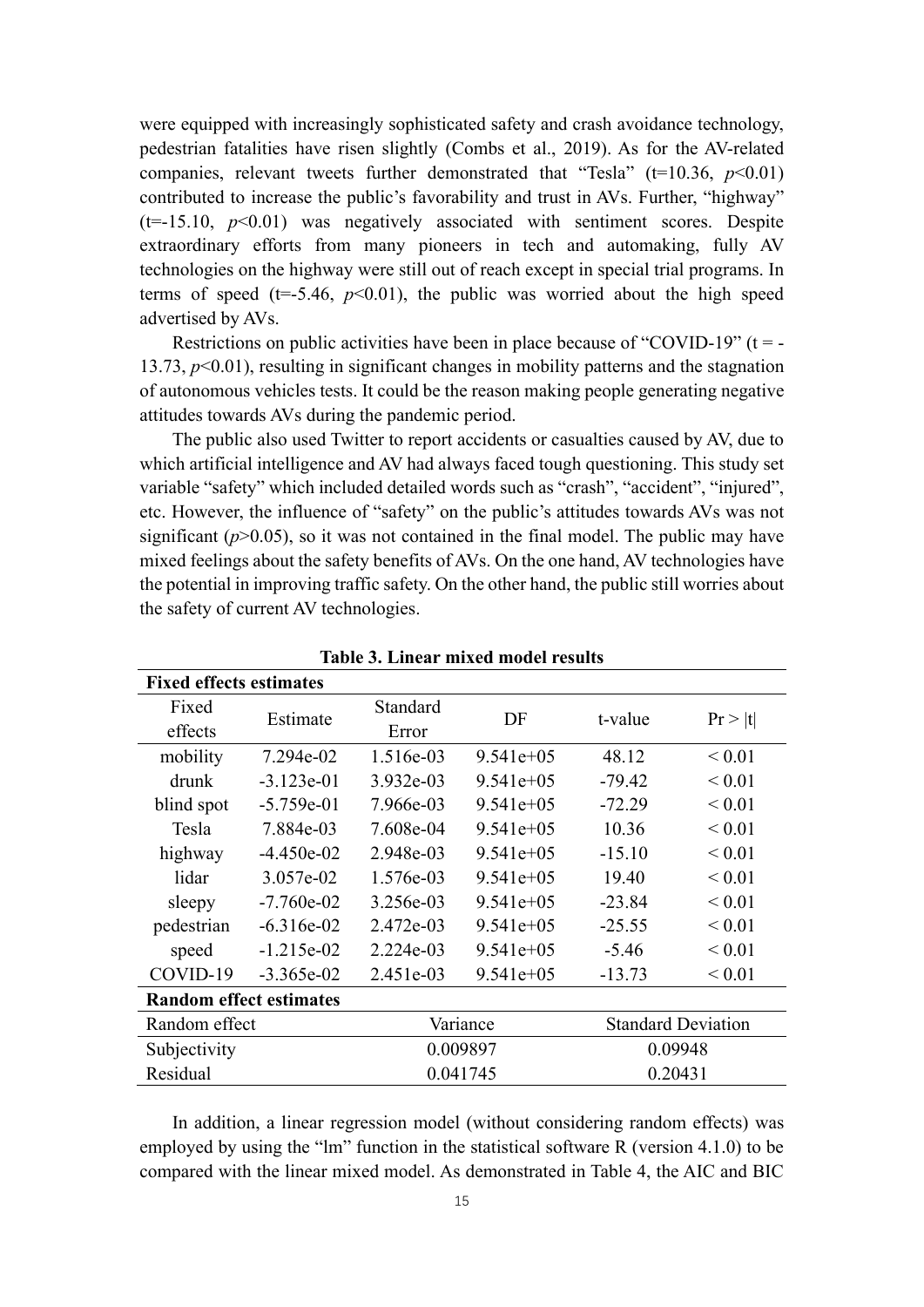of the linear mixed model were -322,623 and -322,459 which were much lower than that in the linear regression model (-124,912 and -124,759 for AIC and BIC, respectively). It indicated the superiority of the linear mixed model.

| Table 4. Comparison of the linear mixed model and linear regression model |            |            |  |
|---------------------------------------------------------------------------|------------|------------|--|
|                                                                           | AIC.       | BIC.       |  |
| Linear mixed model                                                        | $-124,912$ | -124,759   |  |
| Linear regression model                                                   | $-322,623$ | $-322,459$ |  |

**Table 4. Comparison of the linear mixed model and linear regression model**

#### **4. Discussion and Conclusion**

This study aims to propose a method by using large-scale social media data to investigate key factors that affect the public's attitudes and acceptance towards AVs. A total of 945,151 Twitter data related to AVs and 53 candidate variables from seven categories were extracted using the web scraping method. Then, sentiment analysis was used to measure the public's attitudes on AVs by calculating sentiment scores. Random forests algorithm was employed to preliminarily select candidate independent variables according to their importance, while a linear mixed model was performed to explore the significant impacting factors on public attitudes towards AVs considering the unobserved heterogeneities caused by the subjectivity level of tweets.

In this study, the use of social media data provided an opportunity for the collection of comprehensive information that might be representative enough for the public's attitudes towards AVs. Traditional survey methods such as field investigation and online questionnaires were limited in understanding the opinions of the mass due to the lack of comprehensive and effective information retrieval and collection. However, extracting data from social media platforms can be considered as an alternative method, for its large quantity, timeliness, and effectiveness. It was found that 56% of individuals ranging in age from 18 to 56 years old preferred to express thoughts and opinions on social media such as posting and commenting on updates, rather than questionnaires (Whiting and Williams, 2013).

Among all the significant impacting factors explored by the linear mixed model on the public's attitudes towards AVs, "mobility" was the most important one according to the results of RF. A study found that people's awareness of mobility-related developments can increase the acceptance of driverless shuttles (Nordhoff et al., 2018). Increased mobility especially for vulnerable people was one of the main perceived advantages of AVs. The elderly and the disabled will be able to better obtain medical services and participate in society with improved mobility (Yang and Coughlin, 2014). Moreover, the higher mobility brought about by AVs in the future will enhance people's ability to travel from one place to another, which may lead to people's willingness to live farther away from the city. Faced with these changes, it may cause a chain effect and be a challenge for the population distribution, education structure, and transportation system, and so on. It is worth thinking about by policymakers.

This study also found that the public was more inclined to express a negative attitude towards AVs when the public expressed themselves with the following words: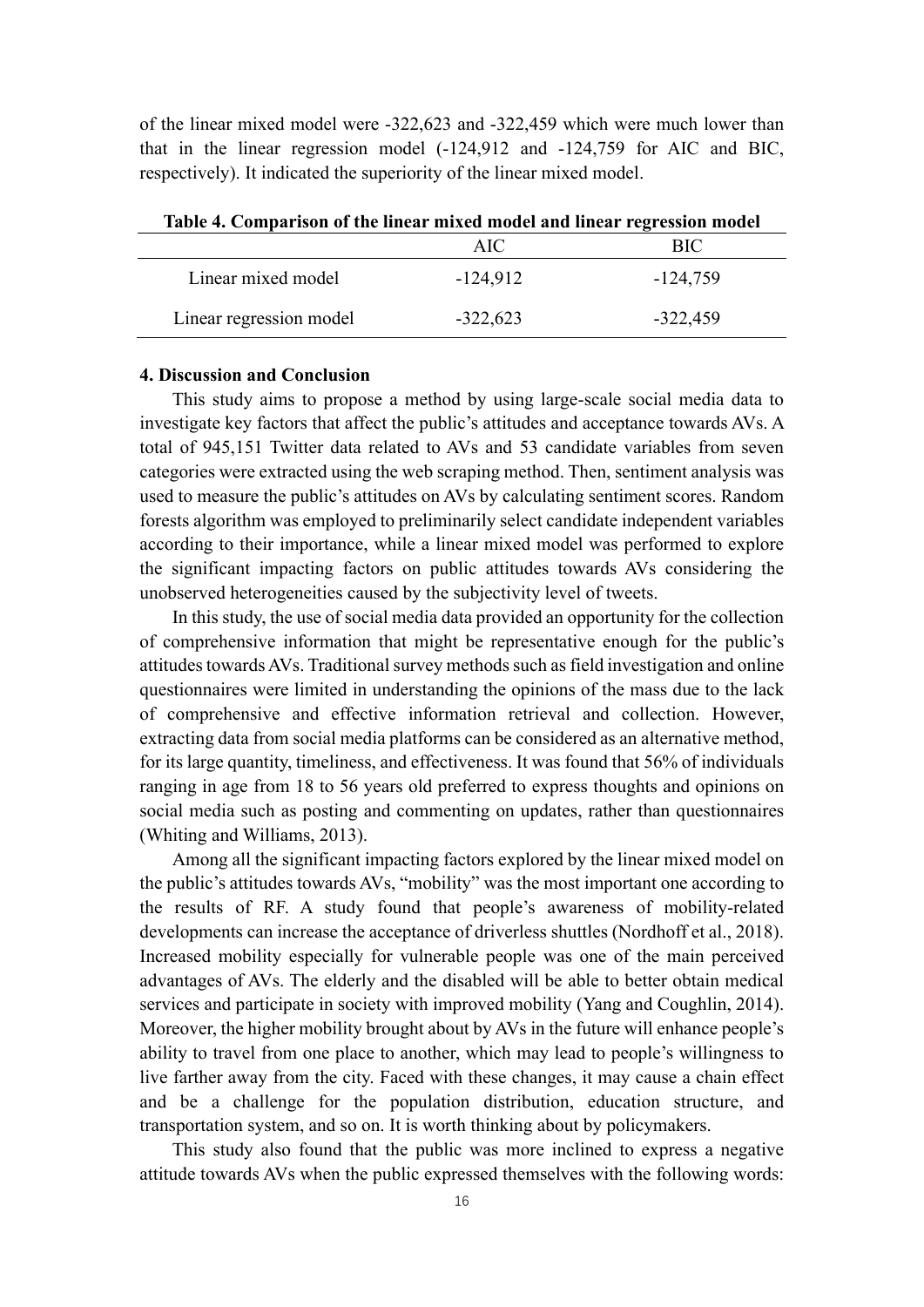"drunk", "sleepy", "pedestrian", "speed", and "blind spot". Thousands of fatalities were attributable to drunk driving every year despite the attempts made to warn and educate drivers by the government in the methods of propaganda and even criminal punishment. Although negative attitudes were expressed by the public towards drunk driving in AVs occasion, it remained a question whether we should punish someone who is under alcohol's influence riding in the driver's seat of an autonomous car in the same way that we would punish someone who is controlling a vehicle (Hanna, 2014).

Drivers were also strictly forbidden to sleep while driving in the current legal system. It can be found in this research that the public was opposed to this behavior when AV technologies had not been fully popularized. However, drunk or sleepy drivers may be allowed to drive autonomous vehicles when full driving automation is realized. In addition, the efforts of the legislatures are needed to decrease the public's concerns. The redefining of the word "operate" is supposed to be considered by the state legislatures (Douma and Palodichuk, 2012). Traditional laws believe that the operator of a motor vehicle actively controls the vehicle, which is not the case with AVs.

The public consideration of pedestrian safety issues and the speed of AVs have also affected their attitudes towards AVs. The pedestrian fatalities have risen slightly (Combs et al., 2019) despite the high technologies and new theories showing up (Mahadevan et al., 2018), which have been widely applied on the AVs. Policymakers are supposed to take more considerations related to pedestrian safety when formulating traffic policies regarding AVs. There are still many people who refused to sit in highspeed vehicles controlled by software. However, AVs contributed to the reduction in speed variance in mixed traffic conditions with both AVs and human-driven vehicles, which help to decrease the probability of collisions (Khondaker and Kattan, 2015). Therefore, people's understanding of AVs needs to be guided, since there is an amount of uncertainty before the actual integration of full AV technology occurs.

The variable "lidar" was found to be positively correlated with sentiment scores in this study, while the "blind spot" showed a negative relationship with the public's attitudes towards AVs, which seemed to be a contradiction. Vehicle equipment such as 3D lidar, stereo vision cameras, and thermal cameras can be helpful in pedestrian recognition and tracking (Wang et al., 2017b; Chen and Huang, 2019). However, the hidden danger of blind spots has not been eliminated yet. The limitations of the lidar and relevant equipment can lead to blind spots such as low obstacles (e.g., pets and children). Lidar manufacturers should increase investment in the research and development of lidar products, aiming for better performance, smaller size, and lower cost, which performed as an important guarantee for the safety of AVs.

Tesla is one of the pioneers to push the AVs into the market and has recognized the need to shift its innovation from the mechanical parts of the car to its electronics and software (Mallozzi et al., 2019). Positive attitudes were found in 65% of tweets mentioning Tesla in this study due to its contribution to the development of AVs. However, sufficient supervision is still needed for electric vehicles companies like Tesla, since they have been an important market segment. Private companies always tend to exaggerate the benefits of their products, the autopilot functionality of Tesla is claimed to meet the full self-driving capabilities in the future with software updates designed to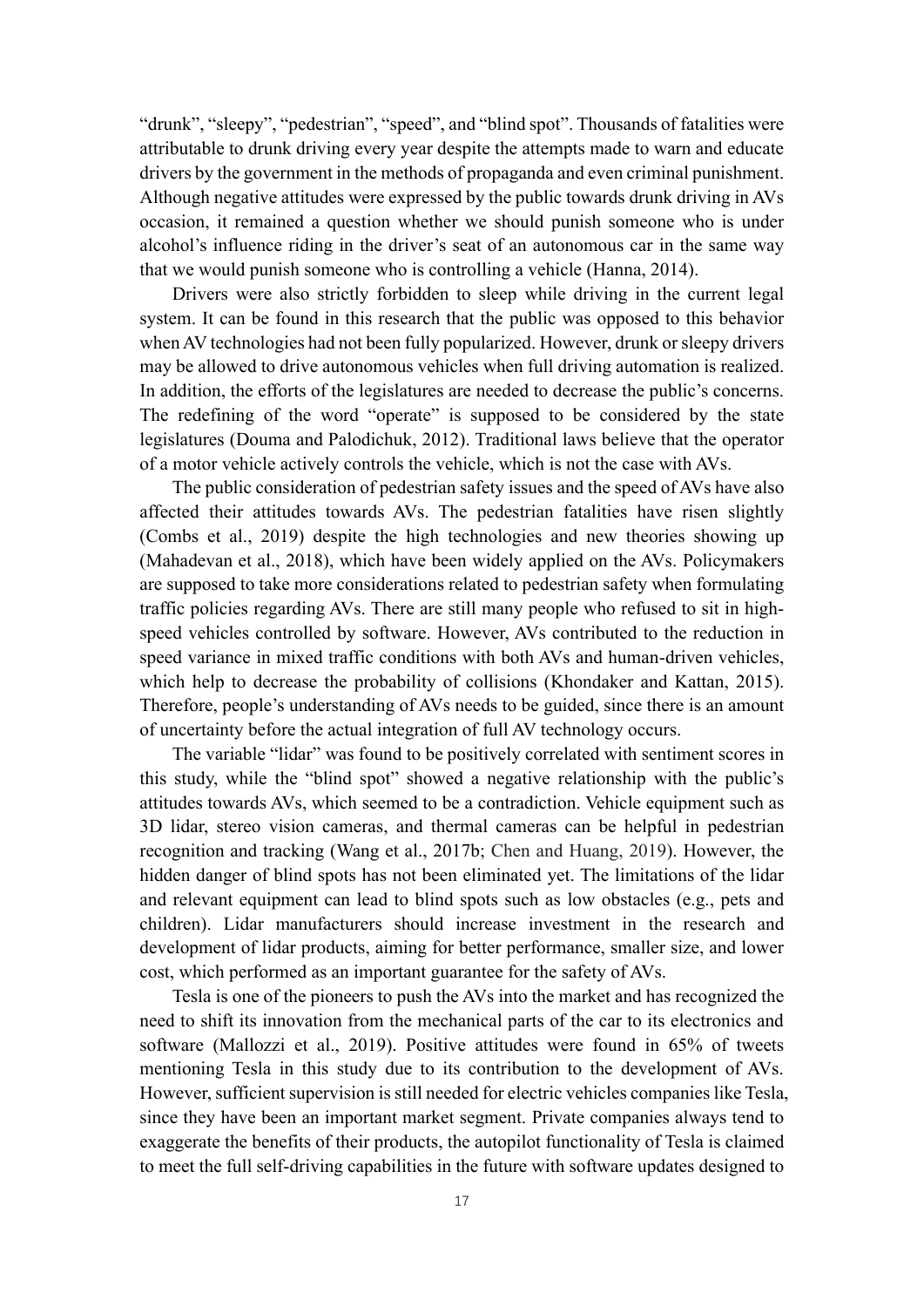improve functionality over time. An objective understanding of AVs is needed for consumers that current AV products still need further testing by the market.

In terms of the factor "COVID-19", it has created a spreading and ever-higher healthy threat to people and the manufacturing system which incurred severe disruptions and complex issues to industrial networks (Li et al., 2020b), thus making people generating negative attitudes towards AVs during the pandemic period. However, this period witnessed the development of autonomous delivery vehicles that had the potential to radically change the way groceries are delivered to customer homes (Kapser et al., 2021). A higher acceptance towards AVs can be predicted as more needs in the life of people are meet by AVs.

The results of this study are beneficial to policymakers, automotive industries, technology companies, and general consumers. It can help policymakers and legislators create plans and designate new laws based on public opinions. Developers and manufacturers of AVs can rethink their commercial strategy and product positioning according to the voice of customers. In addition, this research also proposed a complete and efficient technical route from social media platform data collection, data processing to modeling analysis at a low cost, which can be applied to other transportation-related themes. In future work, other information, such as personal information (age, education level, gender, etc.), locations, and so on, and social media data from other platforms will be included and compared to improve the effectiveness of the model.

#### **CRediT authorship contribution statement**

**Shengzhao Wang:** Conceptualization, Data curation, Methodology, Writing - original draft. **Meitang Li:** Data curation, Methodology, Software, Validation. **Bo Yu**: Conceptualization, Data curation, Methodology, Writing - original draft. **Shan Bao:**  Conceptualization, Data curation, Methodology, Writing – original. **Yuren Chen:**  Conceptualization, Funding acquisition, Writing - original draft.

## **Declaration of competing interest**

The authors declare that they have no known competing financial interests or personal relationships that could have appeared to influence the work reported in this paper.

### **Acknowledgment**

This project was supported by the National Key Research and Development Program of China (No. 2017YFC0803902) and Shanghai Intelligent Science and Technology Category IV Peak Discipline.

#### **References**

Abraham, H., Lee, C., Brady, S., Fitzgerald, C., Mehler, B., Reimer, B., & Coughlin, J. F. (2017, January). Autonomous vehicles and alternatives to driving: trust, preferences, and effects of age. *In Proceedings of the transportation research board 96th annual meeting (TRB'17)*.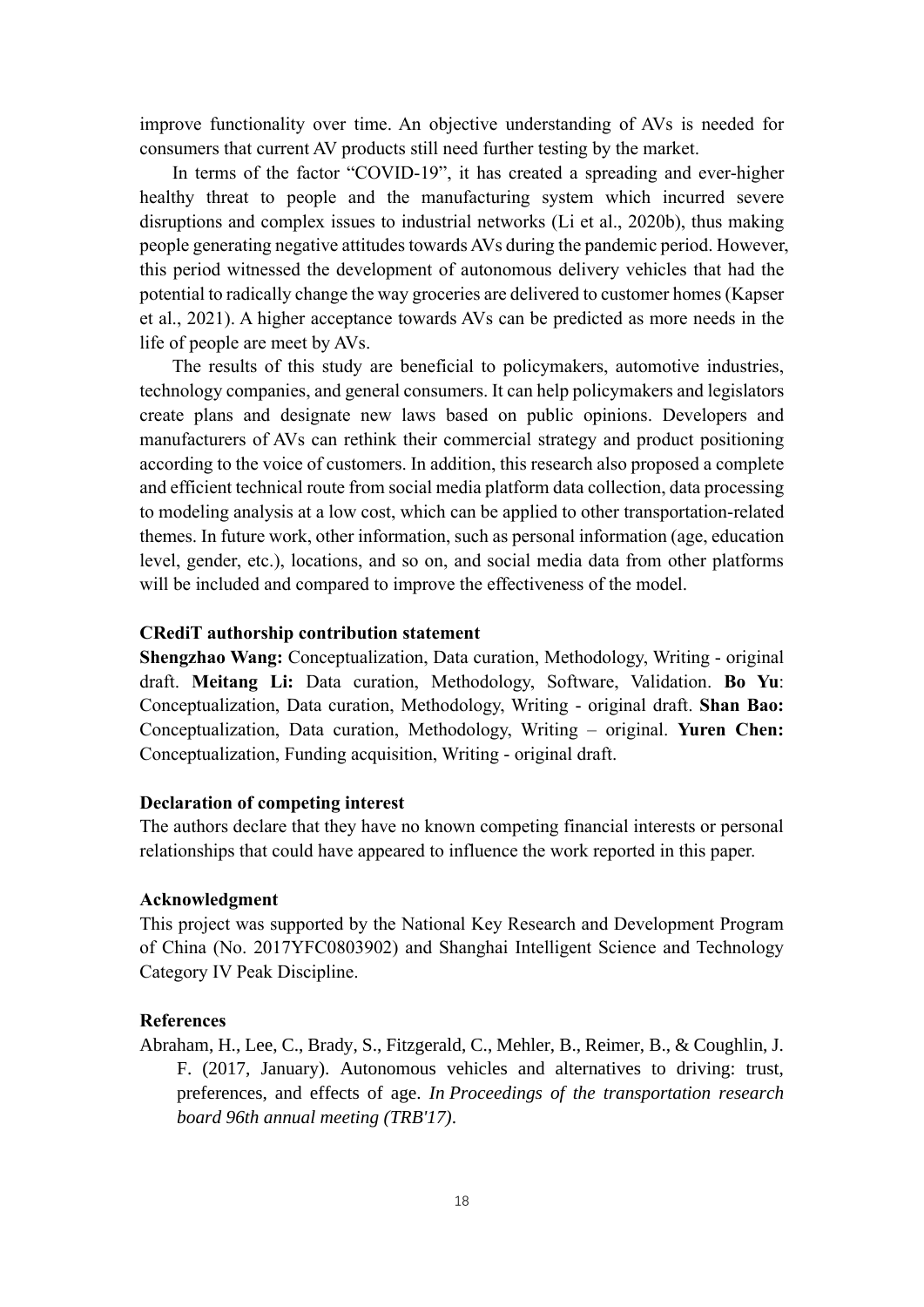- Anta, A. F., Chiroque, L. N., Morere, P., & Santos, A. (2013). Sentiment analysis and topic detection of Spanish tweets: A comparative study of of NLP techniques. *Procesamiento del lenguaje natural*, 50, 45-52.
- Bansal, P., Kockelman, K. M., & Singh, A. (2016). Assessing public opinions of and interest in new vehicle technologies: An Austin perspective. *Transportation Research Part C: Emerging Technologies*, 67, 1-14.
- Begg, D. (2014). A 2050 vision for London: what are the implications of driverless transport?.
- Bennett, R., Vijaygopal, R., & Kottasz, R. (2019). Attitudes towards autonomous vehicles among people with physical disabilities. *Transportation research part A: policy and practice*, 127, 1-17.
- Breiman, L. (2001). Random forests. *Machine learning*, 45(1), 5-32.
- Burnham, K. P., & Anderson, D. R. (2004). Multimodel inference: understanding AIC and BIC in model selection. *Sociological methods & research*, 33(2), 261-304.
- Casley, S. V., Quartulli, A. M., & Jardim, A. S. (2013). A study of public acceptance of autonomous cars.
- Chen, Z., & Huang, X. (2019). Pedestrian detection for autonomous vehicle using multi-spectral cameras. *IEEE Transactions on Intelligent Vehicles*, 4(2), 211-219.
- Combs, T. S., Sandt, L. S., Clamann, M. P., & McDonald, N. C. (2019). Automated vehicles and pedestrian safety: exploring the promise and limits of pedestrian detection. *American journal of preventive medicine*, 56(1), 1-7.
- Cottrill, C., Gault, P., Yeboah, G., Nelson, J. D., Anable, J., & Budd, T. (2017). Tweeting Transit: An examination of social media strategies for transport information management during a large event. *Transportation Research Part C: Emerging Technologies*, 77, 421-432.
- Das, S., Dutta, A., Lindheimer, T., Jalayer, M., & Elgart, Z. (2019). YouTube as a source of information in understanding autonomous vehicle consumers: natural language processing study. *Transportation research record*, 2673(8), 242-253.
- Daziano, R. A., Sarrias, M., & Leard, B. (2017). Are consumers willing to pay to let cars drive for them? Analyzing response to autonomous vehicles. *Transportation Research Part C: Emerging Technologies*, 78, 150-164.
- Douma, F., & Palodichuk, S. A. (2012). Criminal liability issues created by autonomous vehicles. *Santa Clara L. Rev*., 52, 1157.
- Fagnant, D. J., & Kockelman, K. (2015). Preparing a nation for autonomous vehicles: opportunities, barriers and policy recommendations. *Transportation Research Part A: Policy and Practice*, 77, 167-181.
- Feng, F., Bao, S., Hampshire, R. C., & Delp, M. (2018). Drivers overtaking bicyclists— An examination using naturalistic driving data. *Accident Analysis & Prevention*, 115, 98-109.
- Gkartzonikas, C., & Gkritza, K. (2019). What have we learned? A review of stated preference and choice studies on autonomous vehicles. *Transportation Research Part C: Emerging Technologies*, 98, 323-337.
- Hanna, K. L. (2014). Old Laws, New Tricks: Drunk Driving and Autonomous Vehicles. *Jurimetrics*, 55, 275.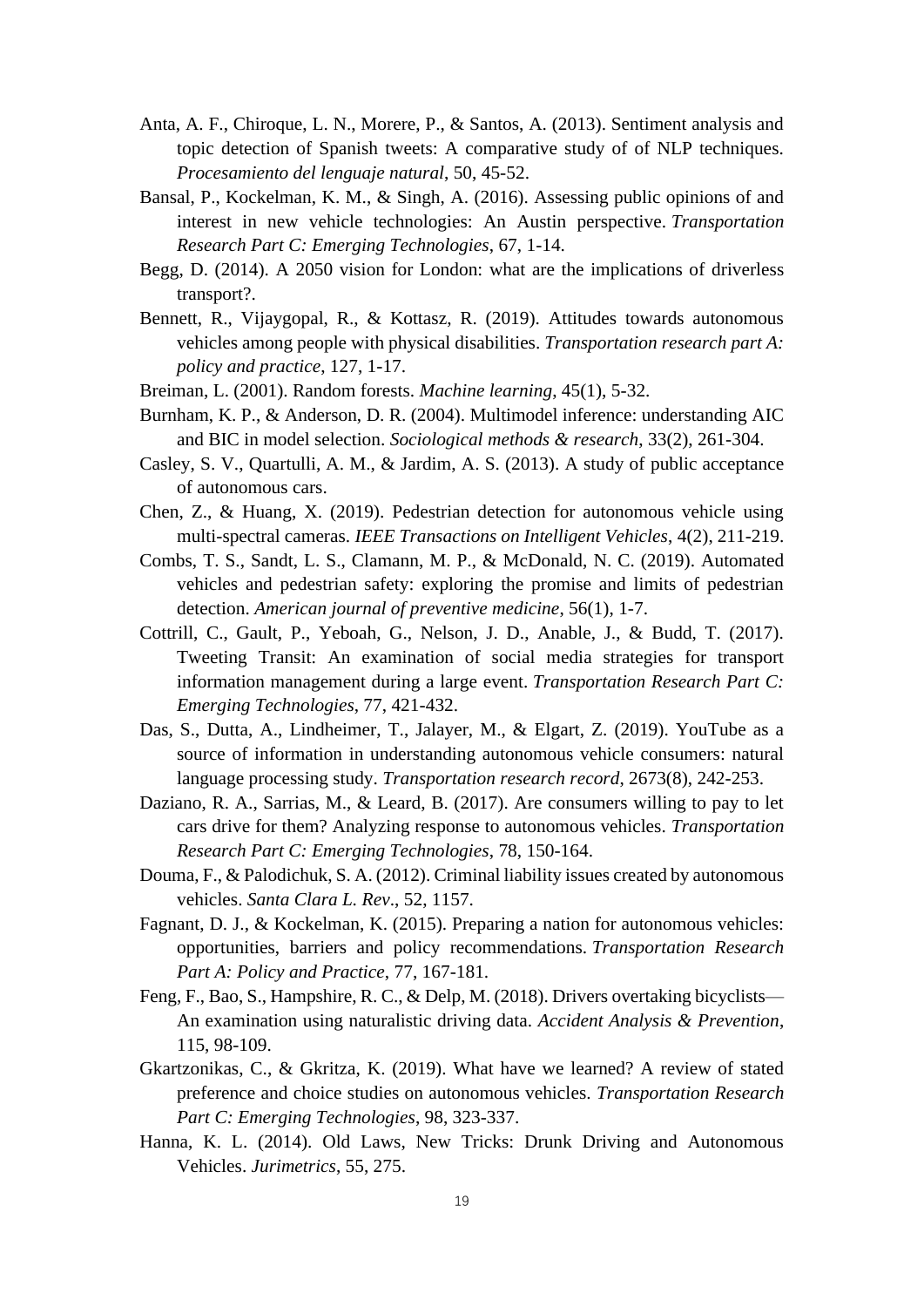- Hardman, S., Berliner, R., & Tal, G. (2019). Who will be the early adopters of automated vehicles? Insights from a survey of electric vehicle owners in the United States. *Transportation research part D: transport and environment*, 71, 248-264.
- Huang, A., Gallegos, L., & Lerman, K. (2017). Travel analytics: understanding how destination choice and business clusters are connected based on social media data. *Transportation Research Part C: Emerging Technologies*, 77, 245-256.
- Hulse, L. M., Xie, H., & Galea, E. R. (2018). Perceptions of autonomous vehicles: Relationships with road users, risk, gender and age. *Safety science*, 102, 1-13.
- Jelodar, H., Wang, Y., Rabbani, M., Ahmadi, S. B. B., Boukela, L., Zhao, R., & Larik, R. S. A. (2021). A NLP framework based on meaningful latent-topic detection and sentiment analysis via fuzzy lattice reasoning on youtube comments. *Multimedia Tools and Applications*, 80(3), 4155-4181.
- Jermakian, J. S., Bao, S., Buonarosa, M. L., Sayer, J. R., & Farmer, C. M. (2017). Effects of an integrated collision warning system on teenage driver behavior. *Journal of safety research*, 61, 65-75.
- Kapser, S., Abdelrahman, M., & Bernecker, T. (2021). Autonomous delivery vehicles to fight the spread of Covid-19–How do men and women differ in their acceptance?. *Transportation Research Part A: Policy and Practice*, 148, 183-198.
- Kassens-Noor, E., Kotval-Karamchandani, Z., & Cai, M. (2020). Willingness to ride and perceptions of autonomous public transit. *Transportation Research Part A: Policy and Practice*, 138, 92-104.
- Khondaker, B., & Kattan, L. (2015). Variable speed limit: an overview. *Transportation Letters*, 7(5), 264-278.
- Kohl, C., Mostafa, D., Böhm, M., & Krcmar, H. (2017). Disruption of individual mobility ahead? A longitudinal study of risk and benefit perceptions of selfdriving cars on twitter.
- Li, J., Guo, J., Wijnands, J. S., Yu, R., Xu, C., & Stevenson, M. (2020a). Assessing injury severity of secondary incidents using support vector machines. *Journal of Transportation Safety & Security*, 1-20.
- Li, X., Wang, B., Liu, C., Freiheit, T., & Epureanu, B. I. (2020b). Intelligent manufacturing systems in COVID-19 pandemic and beyond: framework and impact assessment. *Chinese Journal of Mechanical Engineering*, 33(1), 1-5.
- Li, Y., Yu, B., Wang, B., Lee, T. H., & Banu, M. (2020c). Online quality inspection of ultrasonic composite welding by combining artificial intelligence technologies with welding process signatures. *Materials & Design*, 194, 108912.
- Lin, L., Ni, M., He, Q., Gao, J., & Sadek, A. W. (2015). Modeling the impacts of inclement weather on freeway traffic speed: exploratory study with social media data. *Transportation research record*, 2482(1), 82-89.
- Liu, B. (2012). Sentiment analysis and opinion mining. *Synthesis lectures on human language technologies*, 5(1), 1-167.
- Liu, Y., Li, Y., & Li, W. (2019). Natural language processing approach for appraisal of passenger satisfaction and service quality of public transportation. *IET Intelligent Transport Systems*, 13(11), 1701-1707.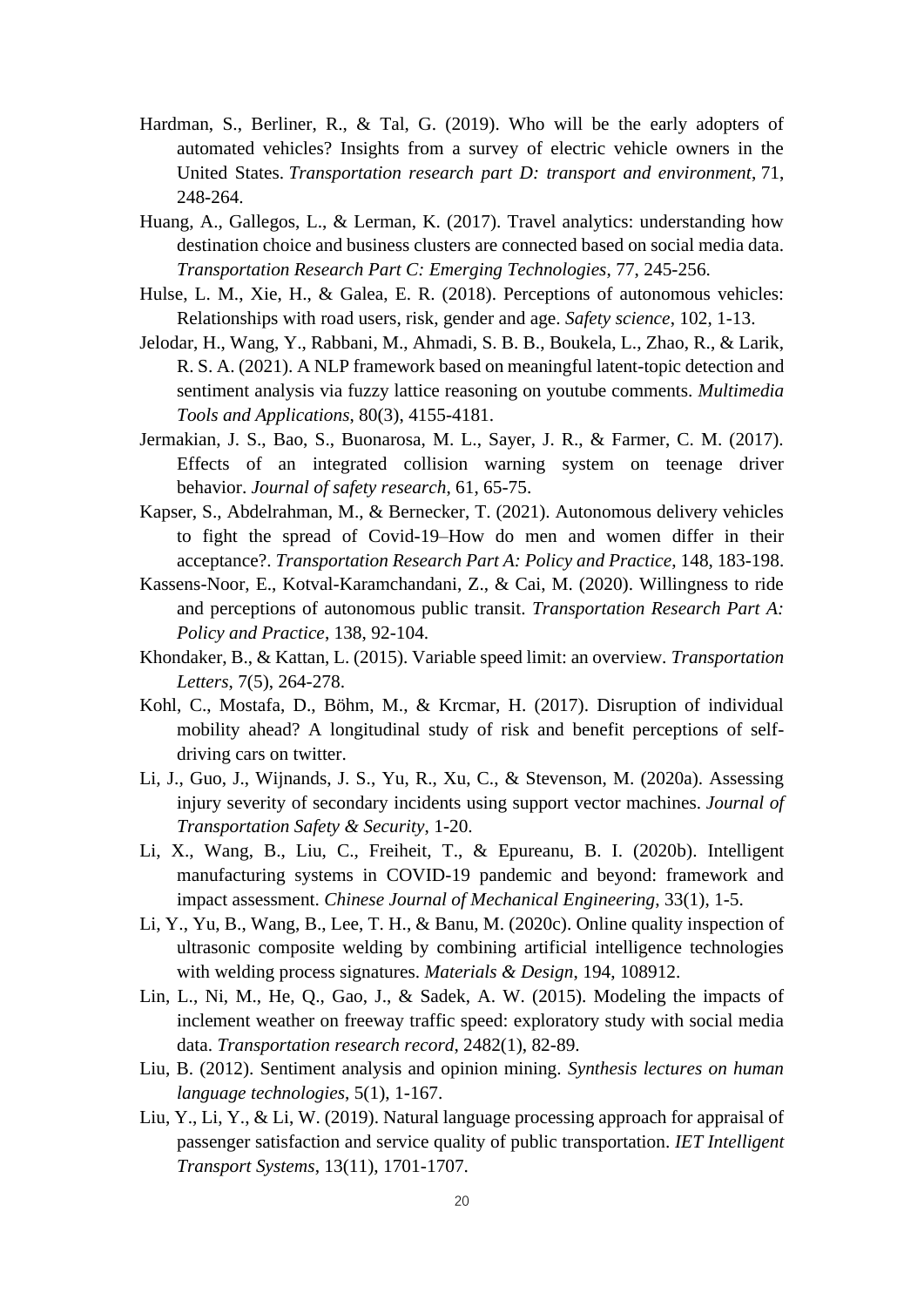- Louppe, G., Wehenkel, L., Sutera, A., & Geurts, P. (2013). Understanding variable importances in forests of randomized trees. *Advances in Neural Information Processing Systems*, 26, 431-439.
- Mahadevan, K., Somanath, S., & Sharlin, E. (2018, April). Communicating awareness and intent in autonomous vehicle-pedestrian interaction. *In Proceedings of the 2018 CHI Conference on Human Factors in Computing Systems* (pp. 1-12).
- Mallozzi, P., Pelliccione, P., Knauss, A., Berger, C., & Mohammadiha, N. (2019). Autonomous Vehicles: state of the art, future trends, and challenges. *Automotive Systems and Software Engineering*, 347-367.
- Menon, N., Pinjari, A., Zhang, Y., & Zou, L. (2016). Consumer perception and intended adoption of autonomous-vehicle technology: Findings from a university population survey (No. 16-5998).
- Ni, M., He, Q., & Gao, J. (2016). Forecasting the subway passenger flow under event occurrences with social media. *IEEE Transactions on Intelligent Transportation Systems*, 18(6), 1623-1632.
- Nielsen, T. A. S., & Haustein, S. (2018). On sceptics and enthusiasts: What are the expectations towards self-driving cars?. *Transport policy*, 66, 49-55.
- NITS (National Institute of Standards and Technology). Violin plot. Retrieved August 1, 2021, from

<https://www.itl.nist.gov/div898/software/dataplot/refman1/auxillar/violplot.htm>

- Nordhoff, S., De Winter, J., Kyriakidis, M., Van Arem, B., & Happee, R. (2018). Acceptance of driverless vehicles: Results from a large cross-national questionnaire study. *Journal of Advanced Transportation*, 2018.
- Payre, W., Cestac, J., & Delhomme, P. (2014). Intention to use a fully automated car: Attitudes and a priori acceptability. *Transportation research part F: traffic psychology and behaviour*, 27, 252-263.
- Pettigrew, S., Worrall, C., Talati, Z., Fritschi, L., & Norman, R. (2019). Dimensions of attitudes to autonomous vehicles. *Urban, Planning and Transport Research*.
- Rajendran, L., & Thesinghraja, P. (2014). The impact of new media on traditional media. *Middle-East Journal of Scientific Research*, 22(4), 609-616.
- Schoettle, B., & Sivak, M. (2014). *A survey of public opinion about autonomous and self-driving vehicles in the US, the UK, and Australia*. University of Michigan, Ann Arbor, Transportation Research Institute.
- Stambaugh, C. L. (2013). Social media and primary commercial service airports. *Transportation research record*, 2325(1), 76-86.
- Wang, H., Wang, B., Liu, B., Meng, X., & Yang, G. (2017b). Pedestrian recognition and tracking using 3D LiDAR for autonomous vehicle. *Robotics and Autonomous Systems*, 88, 71-78.
- Wang, Y., Bao, S., Du, W., Ye, Z., & Sayer, J. R. (2017a). A spectral power analysis of driving behavior changes during the transition from nondistraction to distraction. *Traffic injury prevention*, 18(8), 826-831.
- Whiting, A., & Williams, D. (2013). Why people use social media: a uses and gratifications approach. *Qualitative market research: an international journal*.